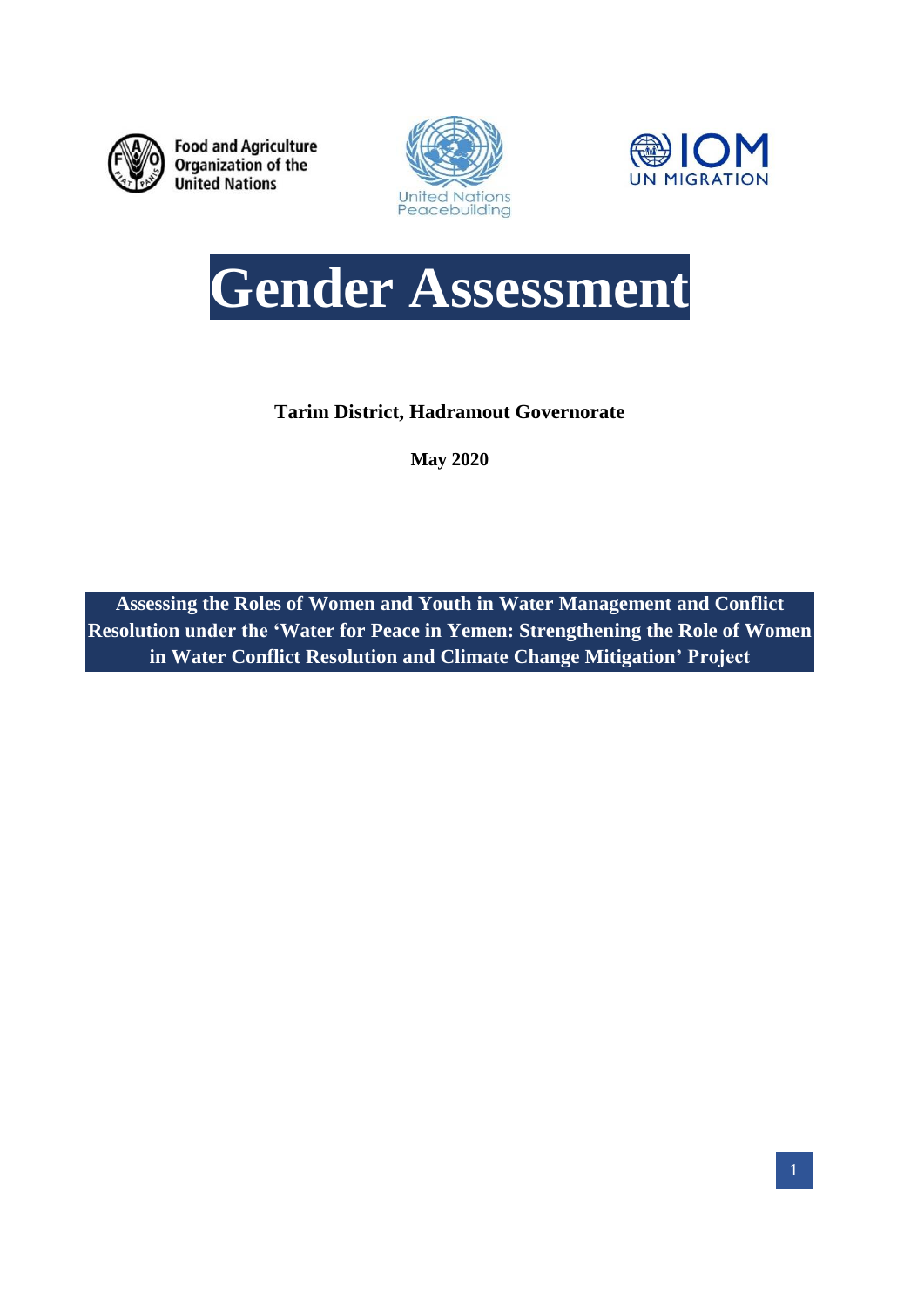# Table of Contents

| Participation |     | and       |
|---------------|-----|-----------|
| Leadership    | and | decision- |
|               |     |           |
|               |     |           |
|               |     |           |
|               |     |           |
|               |     |           |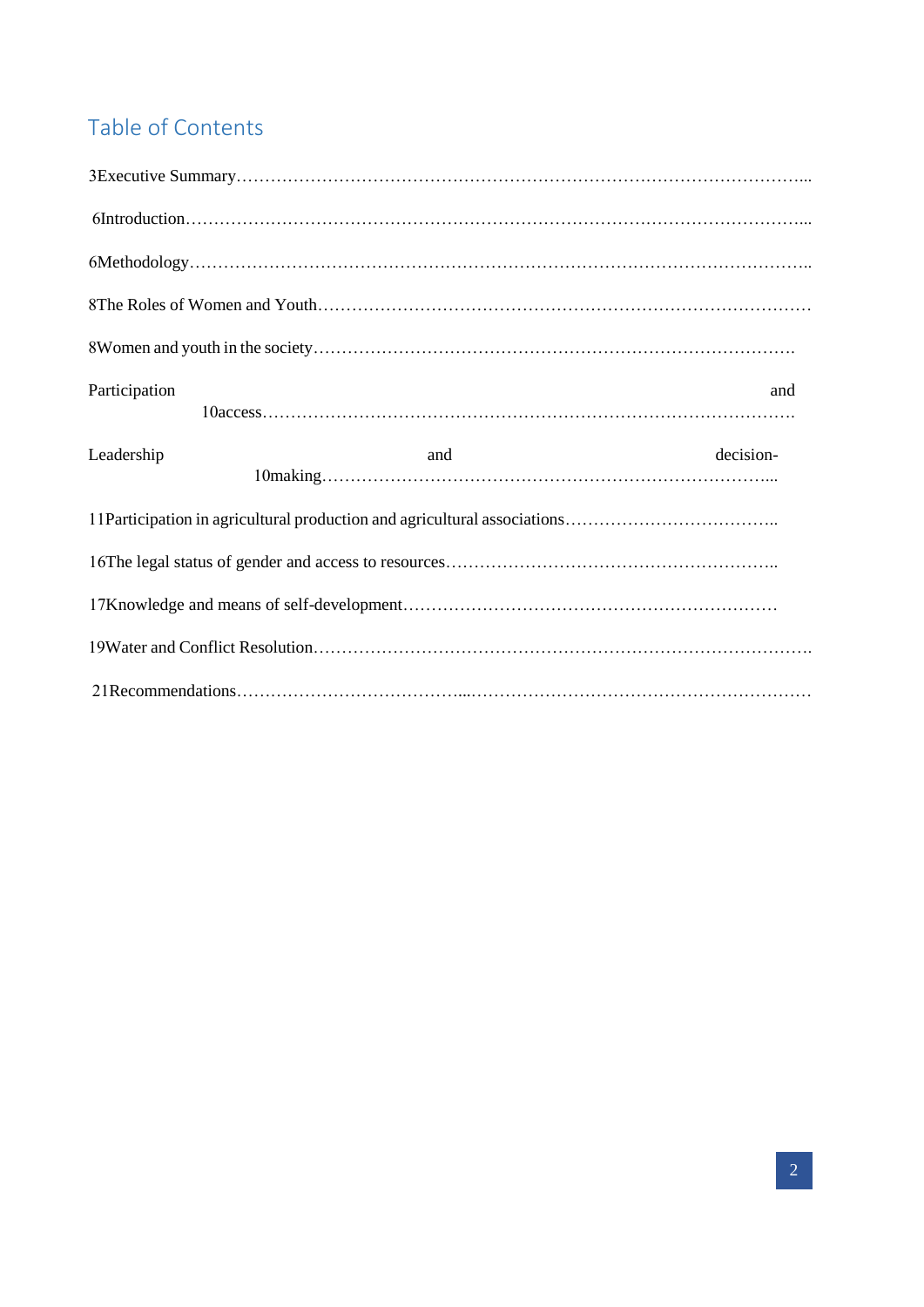# <span id="page-2-0"></span>**Executive Summary**

This gender assessment was conducted under the 'Water for Peace in Yemen: Strengthening the Role of Women in Water Conflict Resolution and Climate Change Mitigation' project, implemented by the Food and Agricultural Organization (FAO) and the International Organization for Migration (IOM), with funding from the UN Peacebuilding Fund (PBF). The project aims to reduce the degrading relations between community members and the re-emergence of conflicts over water-resources by enabling women and youth, and other marginalized members of conflict-affected communities to play an important role in the facilitation of conflict-resolution in a peaceful and inclusive manner. The assessment was conducted to make recommendations for project implementation, as well as future interventions by diverse stakeholders.

Interviews were conducted during this assessment, involving stakeholders in the agricultural and water sectors in different parts of Tarim District. A total of 11 interviews were conducted with beneficiaries from the agriculture and water sectors (four men and four women) aged from 25 to 45 years. Three interviews were carried out with community leaders, including members of the local authorities, civil society, and irrigation and water associations. Additionally, a number of meetings were held with decision makers from the agricultural and administrative sectors.

The farmers and community leaders who were interviewed for this assessment believe that traditional gender roles have changed in the district, particularly in the agriculture and water sectors following the 2008 floods, which washed away the soil in many fertile areas and destroyed many houses. There have also been other reasons since the outbreak of the 2015 conflict in Yemen, including economic crises, the displacement of people from other governorates and a lack of job opportunities, which have affected the conventional roles of women and youth. Women play a primary role in agriculture in the district, such as caring for livestock. Youth, on the other hand, have development and craftsmanship roles, as they have abandoned agriculture due to poor participation, a decline in vegetation, water shortages and soil erosion.

Conflicts in agriculture and water sectors are often caused by soil erosion, floods or drains blocked by trees or rubble. They can occur because of the urban sprawl that has taken over agricultural land, watercourses in the valley and traditional irrigation channels. Other problems are caused by the random drilling of wells in the region. These reduce the amount of ground water in the district, which results in a decline in vegetation. Such problems are getting worse due to a lack of intervention by competent authorities from the agriculture and water sectors, as well as from civil society associations and institutions. As a result, stakeholders resort to centuries-old traditional laws (rules) to help them solve their problems. The stakeholders fear that if the law takes its course, it may take a long time to resolve a problem. Indeed, problems could become worse without the active participation of diverse stakeholders, including women and youth. However, the participation of women occurs rarely and there are less recent examples in contrast to few recent examples of youth participation.

The assessment reviews the primary gender roles in Tarim District. Among the primary issues relating to gender roles are legal rights, violence against women and girls, and participation in decision-making related to the lives of women and youth. The assessment also considers expanding the participation of women and youth in water management and the resolution of water-based conflicts. It reviews the social status of women and youth and the changes that have taken place in other sectors over the past five years. Some of the general aspects of gender roles in Tarim District include the following: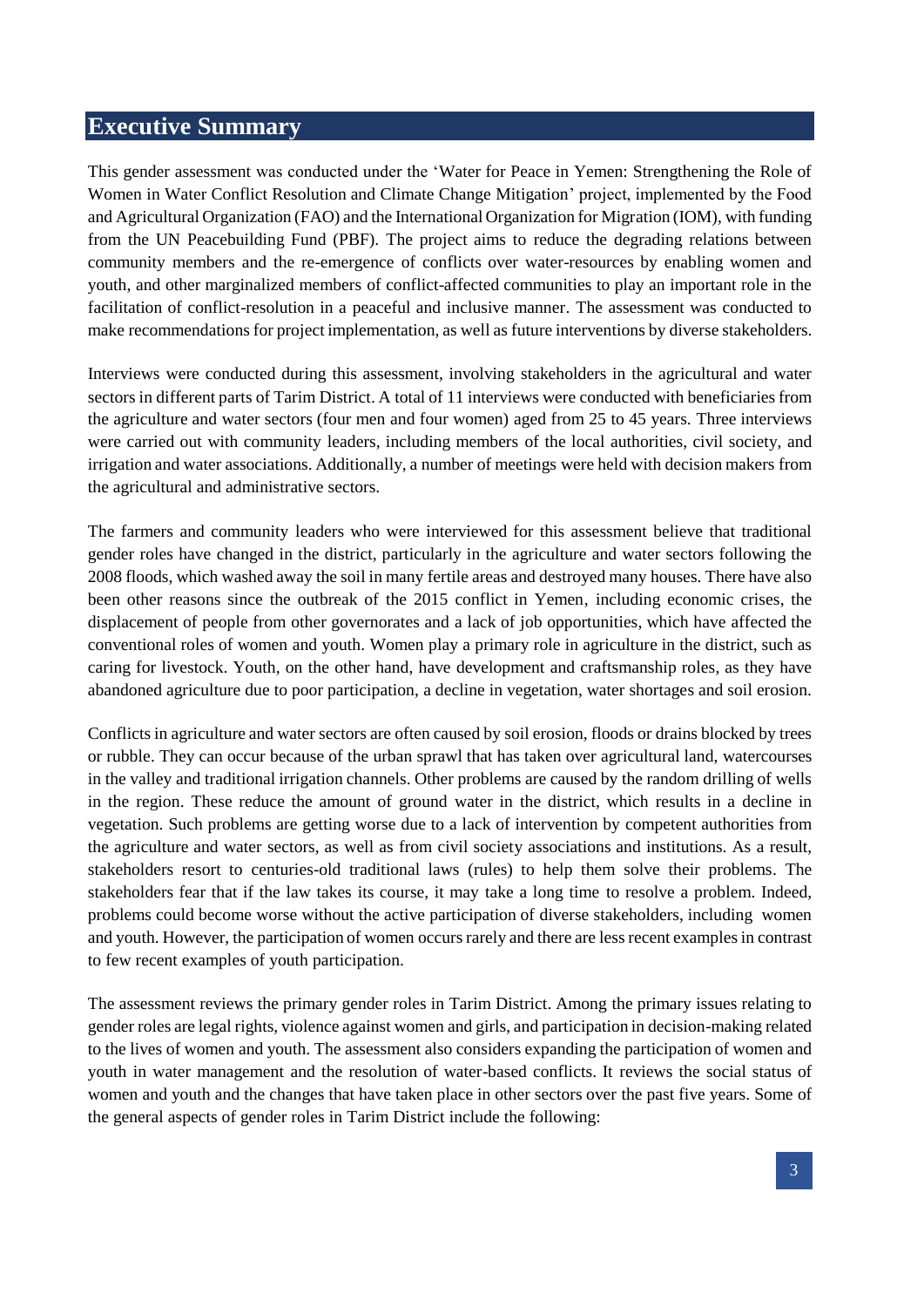**Women's participation requires community awareness by local authorities, social leaders, religious scholars and civil society leaders.**

The conservative community in Tarim District may not accept the noticeable presence of women or their broad participation in different aspects of life, due to tradition and criticism from religious scholars, who have authority and power in this society. Therefore, women's participation has been reduced to women-based associations, whose work is limited to supporting women. Moreover, women are involved, and in small numbers, only in the education and health sectors. They are hardly active in other sectors of practical significance.

 **Women could take on many agricultural and community tasks, yet they have few rights, such as the right to make decisions.**

Landowners and farmers often undermine the tremendous efforts made by women in the agricultural sector. Their efforts should be rewarded by higher wages or by taking into account their social status as mothers and caregivers and for their work at home and on the farm. Such efforts could also be rewarded by recognising women's rights to education and to leadership positions, both in the public and the private sectors.

#### **Lack of legal awareness**

The lack of legal awareness among men and women is a major obstacle, preventing many from enjoying their rights that are guaranteed by law. Women, whose right to litigate is guaranteed by law, are denied access to justice, due to customs and tradition. Moreover, women are often denied their basic rights, such as the right to inherit land and property. Honour-related crimes are often hidden and never brought before the courts, as they are internally resolved between families.

#### **Youth can create new developments and enhance the professionalism of society**

High levels of educational attainment, wide-ranging knowledge and open minds have helped youth to lead all aspects of civil society. Moreover, youth have contributed to industrial and scientific innovation by the private sector. However, they have often been restricted by parental authority, in terms of decision-making at the family level and their right to property. Society does not provide youth with opportunities to express their opinions and ideas, despite that the local authority is working to create outlets for them. However, in general, everyone has a part to play in involving youth in decision-making and allowing them to be represented in all sectors without undermining their experience.

 **Poor intervention by competent agricultural associations and executives in tackling the issues faced by farmers**

The lack of intervention by competent agricultural authorities on the issues faced by farmers, along with the negative impression of the work of agricultural associations, has led to distrust between associations and some local stakeholders. Agricultural associations, on the one hand, believe that farmers sometimes do not engage with them, because the farmers are too busy working. On the other hand, farmers believe that the associations do not fulfil their basic duties in helping farmers, such as by providing fertiliser and helping them to buy seeds. Moreover, the Office of Agriculture does not communicate with farmers because of its limited operational budget. Therefore, farmers solve their problems on their own without consulting the competent authorities in the public sector or civil society.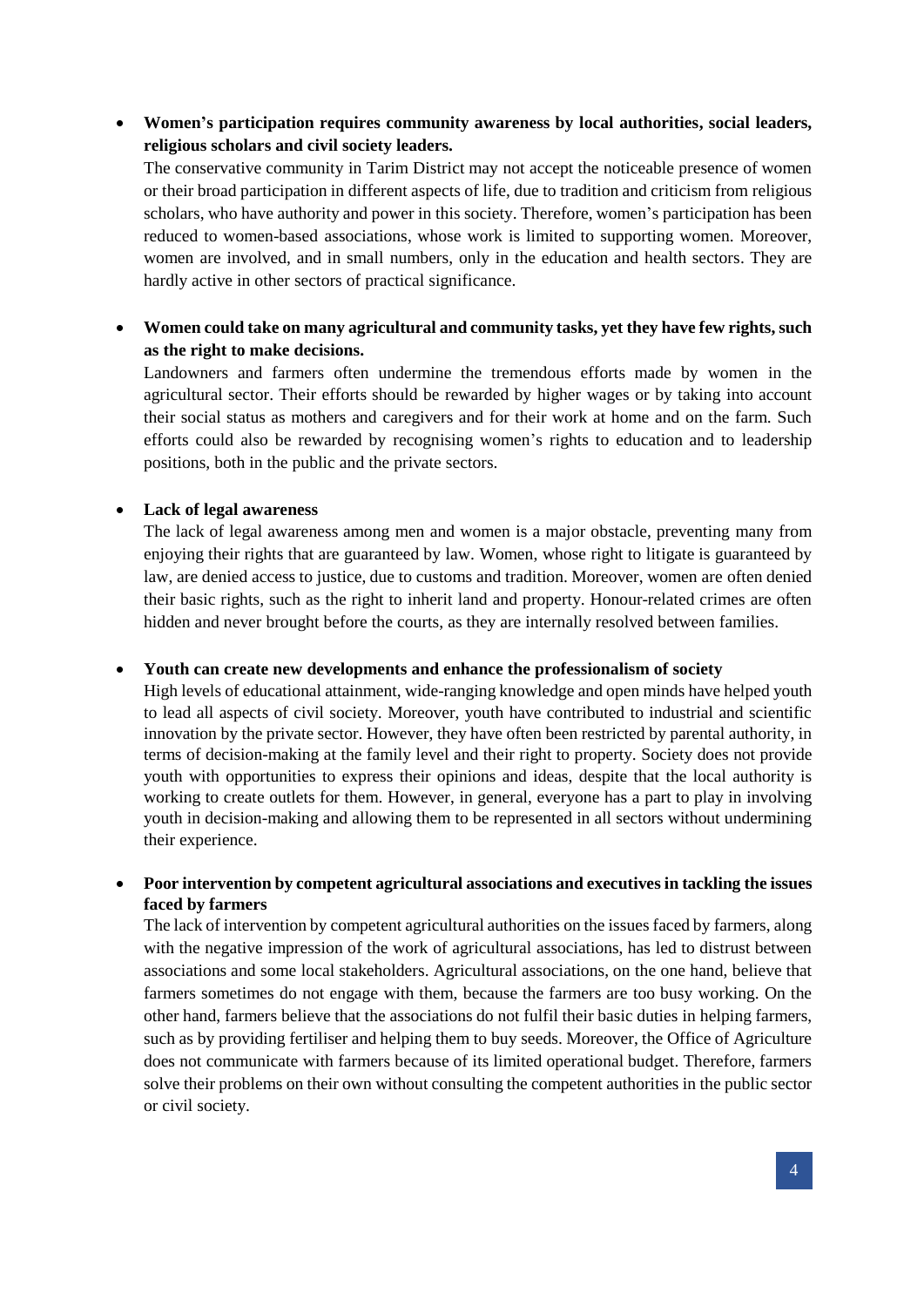### **Class divisions in agriculture**

The majority of women working in the agricultural sector are from the lower socioeconomic classes. Women from well-off families do not work in farms; however, women from tribal families work on their own farms, provided that male outsiders are not present.

## **Limited participation of women in agricultural production and markets**

Men are usually in charge of managing a farm and selling agricultural produce, such as livestock, in the local markets, because women mostly do not own farms or livestock. This is due to legal restrictions that prevent women from inheriting or owning a farm. Most women working on a farm are poor and do not own the farm. Although women from well-off families can inherit farmland from their fathers or husbands, they cannot act as farm owners. In contrast, Bedouin women, who own livestock, can sell their livestock to a relative, but at a marketplace, they can sell produce only with the help of their sons or husbands.

#### **Limited participation of women and youth in water management and conflict resolution**

Water management is primarily carried out by men. The exceptions are women who have inherited farmland and do take charge of water management. Women's role is non-existent in resolving water conflicts and challenges. Youth participate in water management for a farm as the representatives of their parents, but they are often excluded from resolving water-related conflicts, as these require familiarity with the traditional customs. The elders consider that young people have limited knowledge and experience of the traditional rules. Women are not involved in resolving waterrelated conflicts, as per the customs of the society. However, in some rare cases, women have participated in resolving water-related issues, e.g., they are consulted about inherited customary rulings in some regions in Tarim, such as the Wadi of Al-Dhahab.

This gender assessment study concludes with a number of recommendations for enhancing the participation of women and youth at the community level, in terms of decision-making and peace processes. The assessment further suggests ways for resolving water-related conflicts, for example those caused by water shortages and flood damage.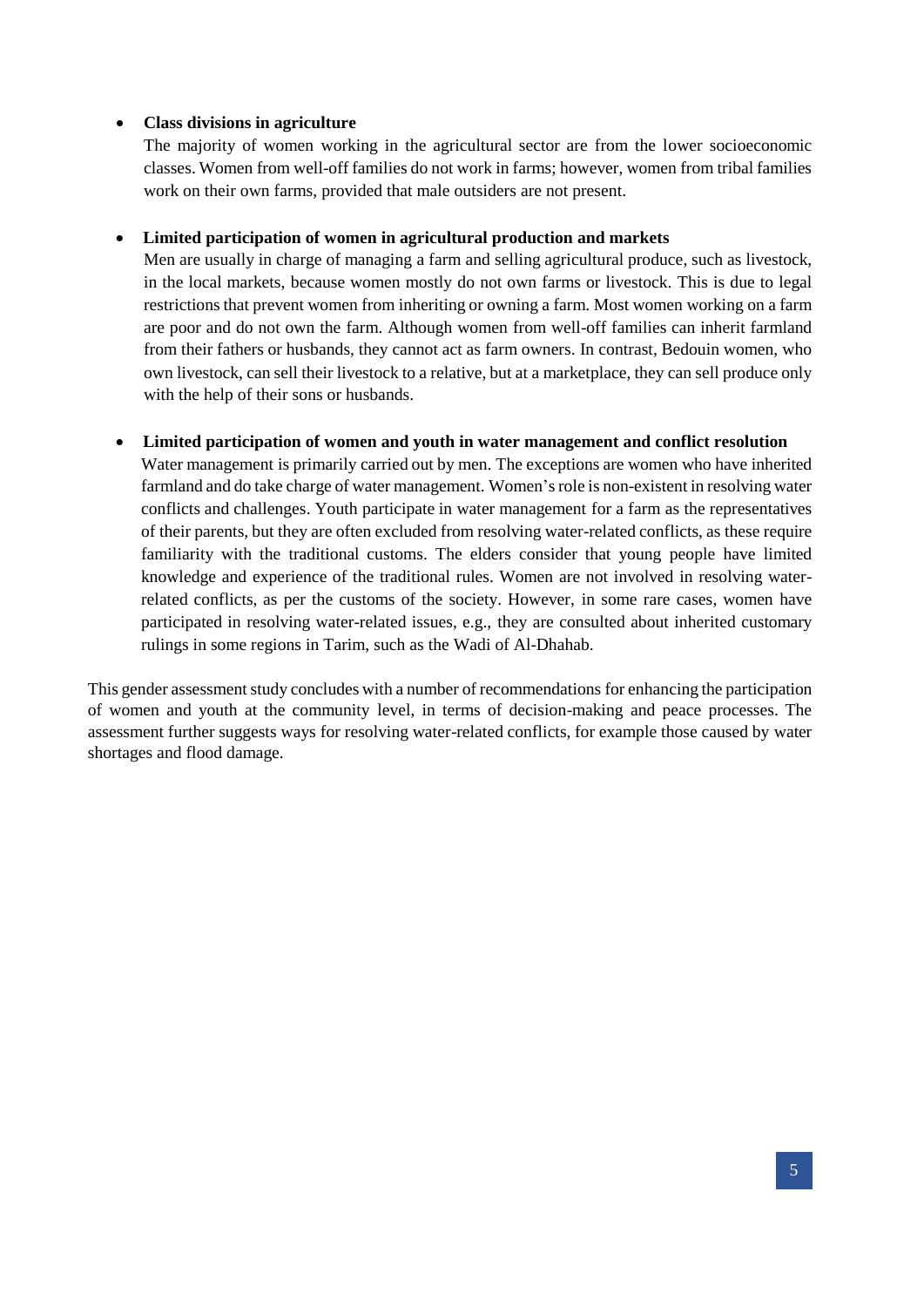# <span id="page-5-0"></span>**Introduction**

Tarim is one of the major districts in Wadi Hadramout. According to a census of Tarim District, it had an estimate population of 154,273 in 2018.<sup>1</sup> Social, traditional and religious attitudes cast a long shadow on gender. Religious perspectives and social traditions mean that Tarim is unique among the districts in Wadi Hadramout. It is considered to be the spiritual home of some eminent religious scholars of Islamic history, such as Sheikh Al-Haddad and Sheikh Ali Al-Jafri. Moreover, Dar Al-Mostafa, the biggest religious school, locally and internationally, is in Hadramout.

This conservative social reality directly influences the educational behaviour of boys, girls and youth – as the society is governed by customs and tradition, which men and women – and the family in general – have to follow. Women, youth, and children are often not given a chance to realise their full potential or take part in other scientific and practical activities in the district. Women and youth can participate in education only in the cities and must participate in agriculture in the rural areas. However, the participation of women and youth in Tarim seems to vary to a great extent, particularly in terms of women's participation, rights and decision-making. More often than not, women's participation appears to be indirect when it comes to basic roles assumed by women in agriculture and water management and their access to resources.

The resources of Tarim District are based on the taxes and exports of agricultural and craft products. Altogether, 70% of the population in the district work in agriculture and on crafts, while 30% work in other sectors.<sup>2</sup> With the expansion of the population and the degradation of the farmland, as well as the 2008 flood crisis and water scarcity, the amount of seasonal vegetables has decreased, except for products such as onions, livestock feed and pumpkins. Moreover, the local markets in the district are full of vegetables imported from other governorates, which has had an impact on agricultural production and farmers in the district. Families working in agriculture have also been affected because the landowners were forced to downsize the number of farmers. Therefore, women have come to be the majority of the workforce in the agricultural sector, followed by the youth. Moreover, the role of the youth has decreased gradually, following the decline of the sector. The youth, instead, have taken up manual work, and administrative and industrial occupations.

# <span id="page-5-1"></span>**Methodology**

-

This assessment aims to identify gender roles, traditions and customs, the various social and economic inequalities, the differences in leadership roles, and inequality in granting access to the services and resources in Tarim District.

<sup>&</sup>lt;sup>1</sup> The 2018 census of Tarim District, Tarim branch office, Central Statistical Organisation (SCO)

<sup>2</sup> Legal Advisor Khaled Howaidi, Director of Tarim District, Head of the Local Council, Tarim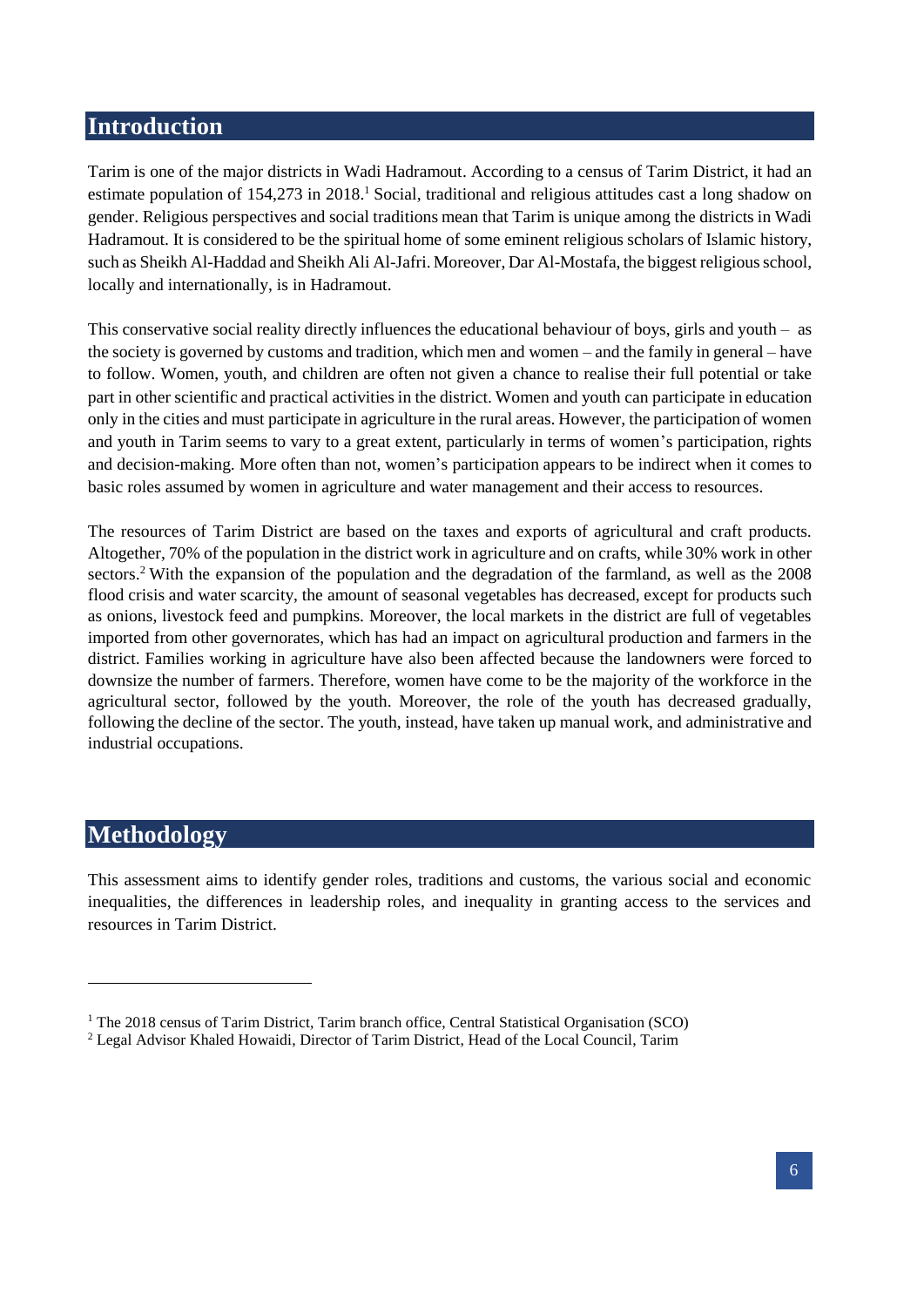The assessment was largely based on the differences in gender roles. Interviews were conducted with various stakeholders from the Ministry of Agriculture, the Water and Sanitation Corporation and the Central Statistical Organisation (SCO), in addition to key informant interviews with target men and women (Table 1). Interviews with eight women and men working in the agricultural and water sectors were conducted, including landowners and workers, aged between 25 and 45 years, in addition to three community leaders from the local authorities, the local community and water and irrigation committees. Moreover, the assessment relies on official figures<sup>3</sup> for the district for the sectors where most of the women and youth work. The assessment targeted the following sites and neighbourhoods in Tarim District: Mashtah, Wadi Al-Dhahab, Eidaid, Al-Rahabah-Jaiy, and Tarim.

| Table 1. Number of men and women in the target areas, based on 2018 data supplied by the SCO |  |  |  |
|----------------------------------------------------------------------------------------------|--|--|--|
| office in the district. <sup>4</sup>                                                         |  |  |  |

| Area                           | <b>Number of Target People</b> |       | <b>Work Sector</b>                           |  |
|--------------------------------|--------------------------------|-------|----------------------------------------------|--|
|                                | Men                            | Women |                                              |  |
|                                |                                |       | <b>Farming and ranching micro-businesses</b> |  |
| <b>Mashtah</b>                 |                                | 2     | (selling cosmetics, henna and black          |  |
|                                |                                |       | cumin)                                       |  |
| <b>Wadi Al-Dahab and Thebi</b> |                                | 0     | <b>Agriculture and water committees</b>      |  |
| <b>Eidaid area</b>             |                                | 0     | <b>Agriculture and education</b>             |  |
| Al-Rahabah-Jaiy                |                                | 2     | <b>Farming and ranching</b>                  |  |
| <b>Tarim</b>                   | $\mathbf 2$                    |       | Local authority, civil society               |  |

1

<sup>&</sup>lt;sup>3</sup> The 2018 census of Tarim District, The Central Statistical Organisation (SCO), pages 8 and 9, Tarim branch office. 4 ibid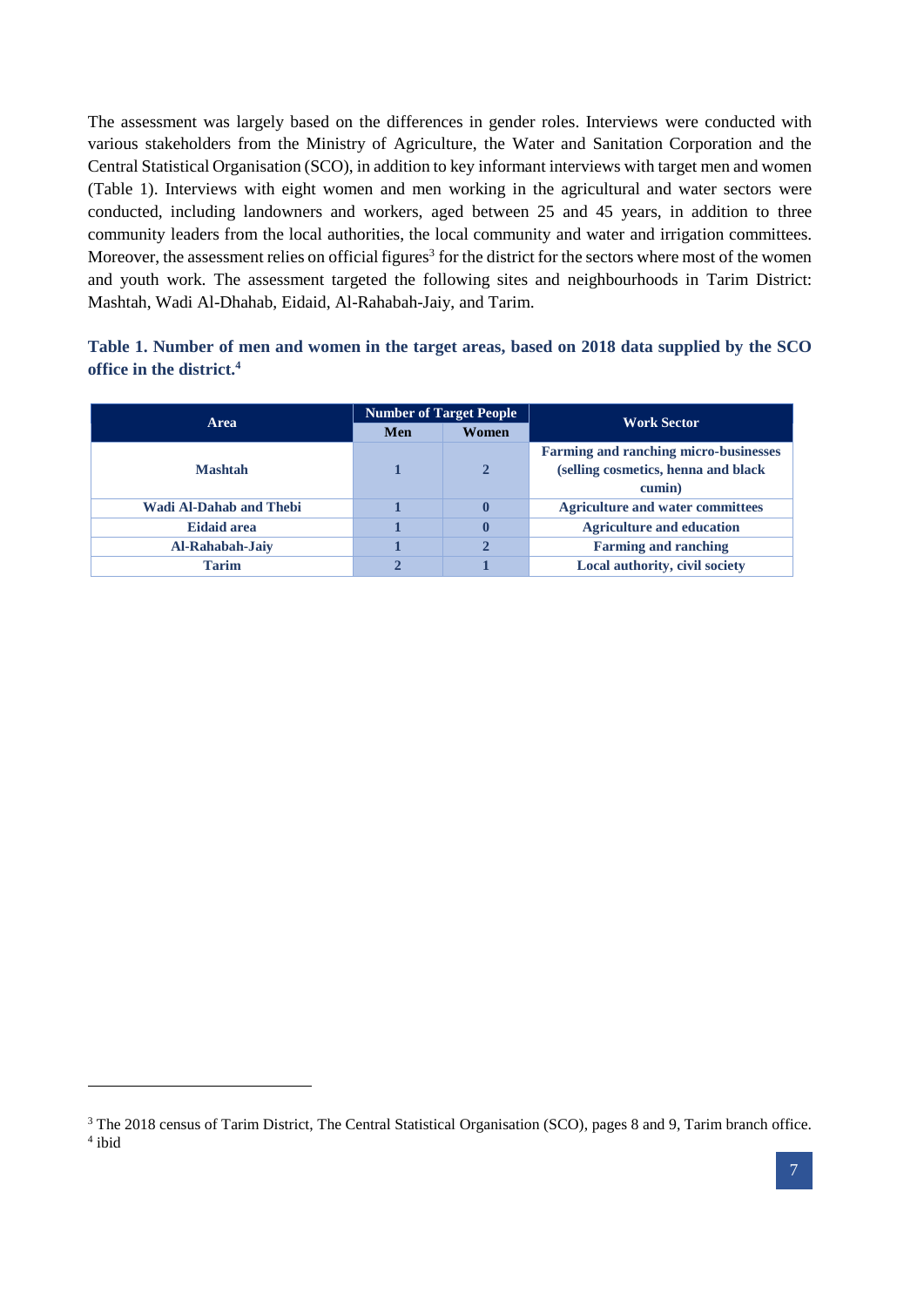# <span id="page-7-0"></span>**The Roles of Women and Youth**

# <span id="page-7-1"></span>**Women and youth in the society**

Despite the traditional milieu in Tarim society, women in Tarim have made a significant contribution on a societal level.. In addition to their normal, stereotypical, roles as mothers and housewives, women have often been active members of several projects and initiatives in recent years.

Women are considered to be the main labour force in the agriculture and livestock sectors, even if they do not own farmland or livestock in most rural areas, except for the Bedouin communities living near the mountains and hills surrounding the district. In these Bedouin communities, women can inherit farmland, either from their husbands or from their fathers, and can own livestock as well, which can be a source of income, particularly on anniversaries, marriage ceremonies and social occasions. Throughout the year, women prepare the land for sowing by removing grass and they take part in the harvest. The ages of the women working in the agricultural sector vary. There are many elderly women (aged 45–60 years), who have extensive practical experience, and fewer younger women (aged 25–40 years). The role of young girls working in agriculture has declined, except for girls from families that own land or families that are in need. Moreover, as the number of young adults working in agriculture has decreased, farmers have resorted to recruiting children instead, particularly during the harvest. Many young girls are enrolled in schools and, as a result, farm work is no longer of interest to them. After completing her education, a girl usually gets married. During the first few years of marriage, she might be required to work on the farm of her husband's family, if they have one. However, if after about two years she becomes a mother, she would stop because she would need to take care of the children and the house.

Early marriage is one of the social obstacles that have diminished the roles of girls in Tarim and prevented them from continuing their education. The religious orientation and social traditions in the area insist that girls are married as soon as they reach puberty. Although early marriages still occur in Tarim, the rapid changes in the world in recent years and the integration of young people into cities have encouraged many girls to join primary and secondary schools. In total, 1366 girls were enrolled in secondary schools for the academic year 2017/2018. They are both single and married girls.<sup>5</sup> In contrast, 3017 boys were enrolled in primary and secondary schools. Moreover, adult women have also joined literacy education centres. In total, 2750 illiterate women joined these centres between 2017 and 2019, compared to 65 men who enrolled in literacy education.<sup>6</sup>

Low-income families face challenges in enrolling their girls in education, especially if the girls want to go on to higher education. However, as the number of educated young men has increased in the district and as their traditional beliefs have changed, some of them have begun to encourage their wives to complete their education. Some families now insist that their daughters must complete their education after marriage.<sup>7</sup>

Young men had more opportunities in the past to work in agriculture, but their current role in this sector has diminished significantly. Many young men now complete education at a higher level and often go to

<sup>5</sup> Office of the Education Ministry, Central Statistical Organisation, Tarim branch office, page 22

<sup>6</sup> Literacy Education Office, Central Statistical Organisation, Tarim branch office, page 22

<sup>7</sup> Interview with women community leaders, Wadaa Al-Jahi, Deputy Principal of Tarim High School for Girls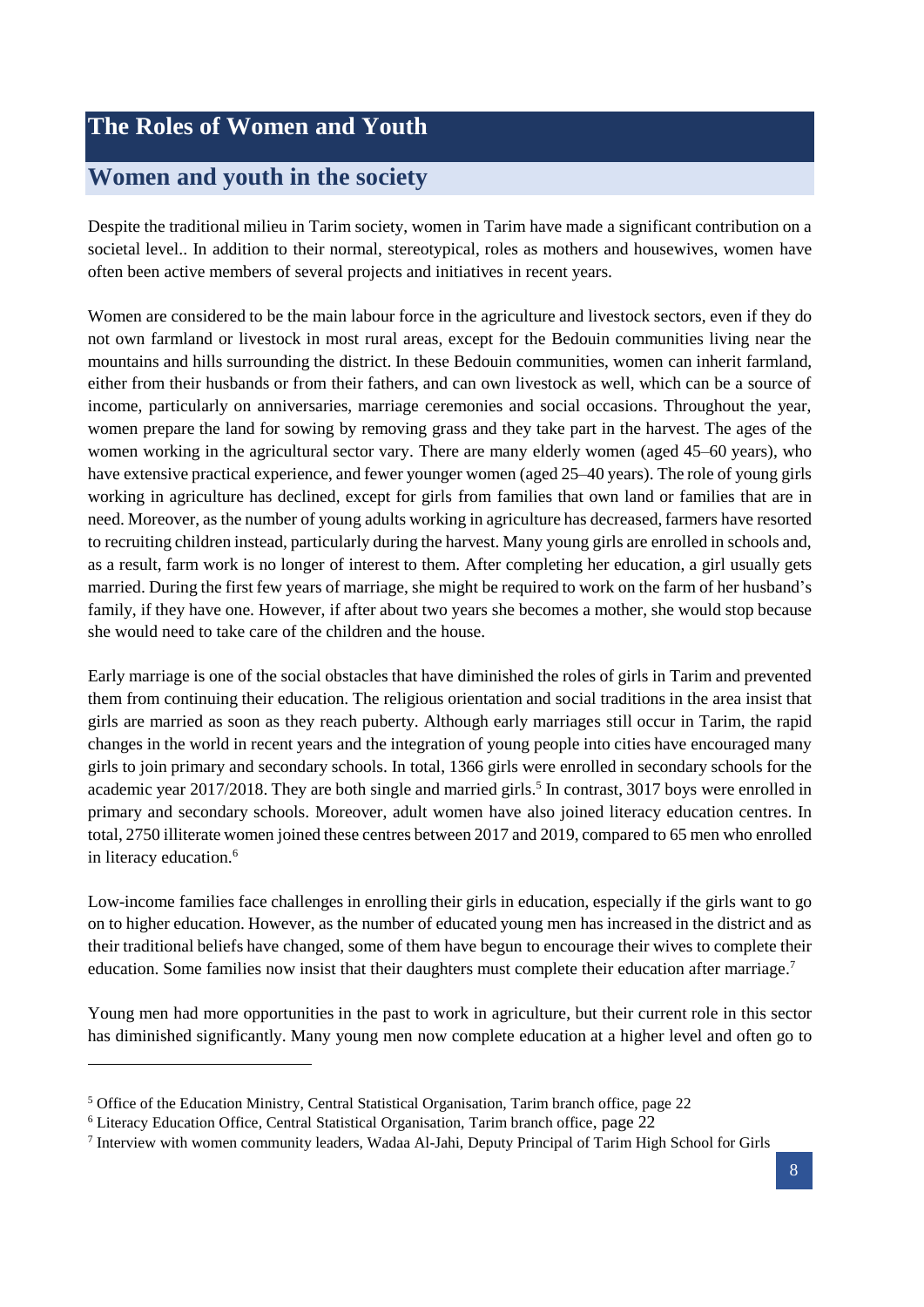live in other societies in the cities, so they prefer to work in sectors other than agriculture. Some of these young men have become doctors, engineers or managers. The young men who do not find work in modern sectors or are unable to work in agriculture due to water shortages and the degradation of agricultural land may turn to craftwork or manual labour, such as traditional craftwork and house building. Water shortages and the degradation of agricultural land have reduced local exports, and many landowners have sold their land instead of cultivating it.

Because of their education, many of the young men lead new developments in Tarim. They participate in community youth initiatives, including health awareness projects, neighbourhood clean-ups and delivering aid to families. Such projects are usually funded by personal efforts or contributions from civil society and through participation in community-based initiatives such as relief projects of all kinds, projects for orphans such as those run by the Al-Ma'roof Association, and the cash-for-work projects run by the Social Fund for Development.

At the family level, most young people, boys in particular, are still subject to parental authority even if work and marriage opportunities are available. The father still receives the wages of his sons, whether they are married or single, and sees to the needs of the house and the needs of his sons and their wives.<sup>8</sup>

"Young men have been given the right to pursue their university education, because the fathers believe that their income from employment (salaries and work incentives) due to their educational attainment will be placed at their disposal. On the other hand, many girls are prevented from completing their education, because it is thought that their income from any future employment would go to their husbands and children. For this reason in particular most girls are married off uneducated."<sup>9</sup> However, this denial of education to girls is no longer endorsed by many fathers, except those who are of less progressive mindsets and/or profit-oriented. Moreover, there are other underlying reasons why women are restricted to certain jobs, based on the inherent community customs and endorsed by religious scholars, who believe that if women are in work, they may mix with men and that a women-only work environment is best for women. As a result, women rarely have administrative positions at government institutions.

1

<sup>8</sup> Reports from interviews with the community leaders in Tarim

<sup>&</sup>lt;sup>9</sup> Ibid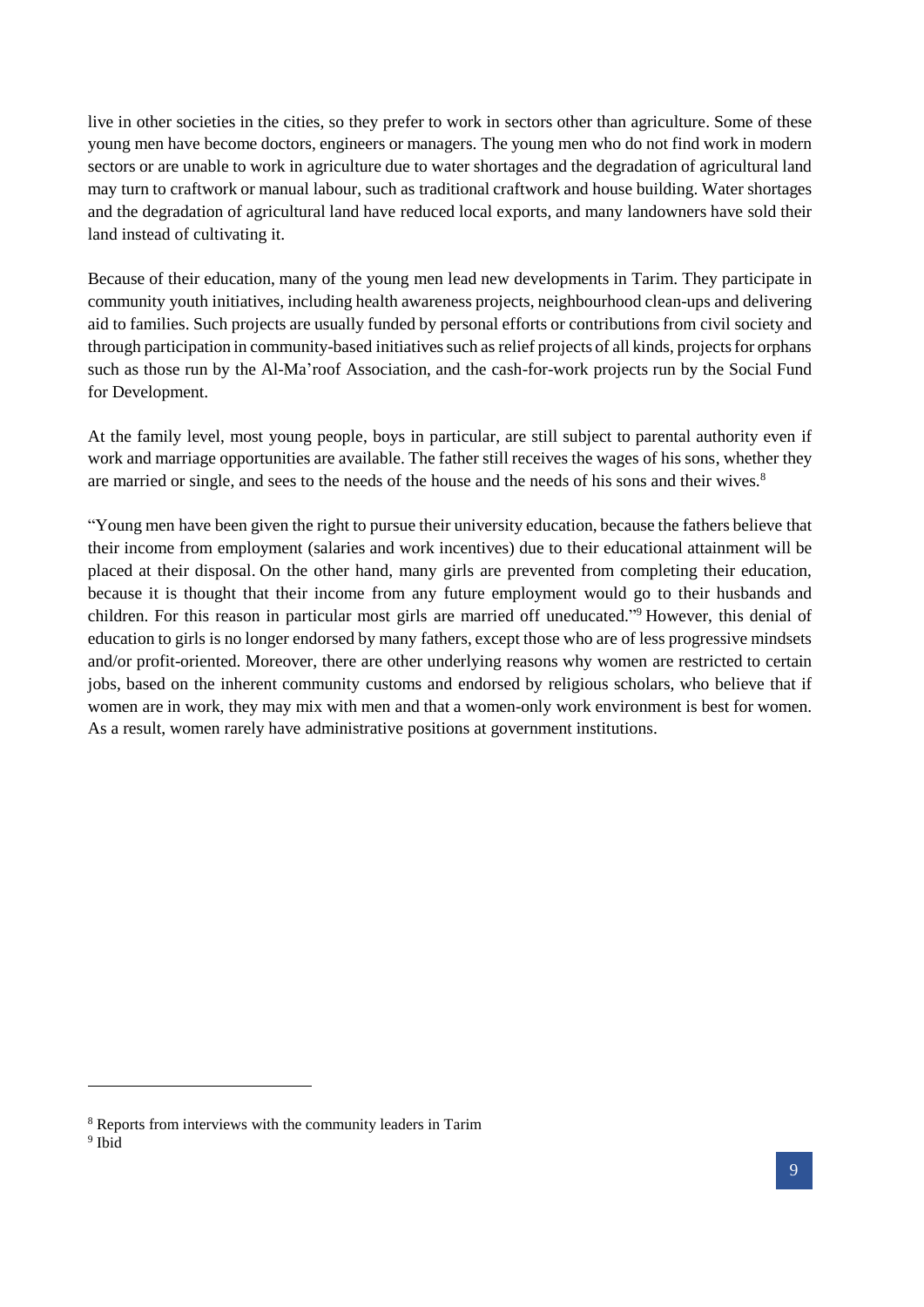# <span id="page-9-0"></span>**Participation and access**

#### <span id="page-9-1"></span>**Leadership and decision-making**

Women and youth make up 70% of the population in Tarim, but their limited participation in sectors other than agriculture is a significant challenge. In agriculture, women and youth make up 60% of the labour force.<sup>11</sup> However, even in this sector, their role is limited and they are excluded from many aspects of it because they do not own land or livestock. If their families own farmland, they work only to meet their social responsibilities to their family. They make up 7% of the government administrative employees in the district, mainly in the education and health and population departments.<sup>12</sup>

The involvement of women in decision-making varies at the family level. It is mainly restricted to internal issues between women within a family. Sometimes they are consulted by men. In most of Hadramout, even if women are consulted about a family matter, the final decision is made by the men in the house even if their opinion is different. In residential neighbourhoods, some women, particularly elderly women, may consider disputes within a group of women. These women may resolve family issues raised by other women, and they are often the wives of decision-makers in the neighbourhood, such as sheikhs and community leaders.

Women have a limited role at the community level, and not many women participate in high level decision-making in the district, such as within local authorities or other governmental structures, except for community-based women associations. Examples of such associations include Al Mustaqbal Association and the Hadrami Women Association. This women's sector is favoured in Tarim as long as it does not involve working with men. "Women are

## **Women leaders in agricultural groups (a study)**

In a study of the agricultural sector, it was found that some women became leaders of women's groups working in agriculture, especially during the harvests that occur throughout the year. A group may consist of 40–50 women workers.

These women leaders work to arrange, divide and manage the work among the women farm workers. They are delegated to communicate with the farm owners. They make the decisions, manage the group, distribute their wages and advocate for their rights, if needed, directly with the owners. This is an adaptation of an ancient custom and it reflects the real ability of women to lead in Tarim District, despite the prevailing beliefs in the area.

It is unknown when this ancient custom began. These groups are established only when there is work, and the leader works to bring her group together. Women can continue to join the group until the work is complete.<sup>10</sup>

the public face of these associations in executive or CEO capacity, but the decision-maker is always an

<sup>&</sup>lt;sup>10</sup> Interviews with community leaders

<sup>&</sup>lt;sup>11</sup> Water for Peace Project, Empowering the roles of women and young people in water-arising conflicts and their resources, page 2

<sup>&</sup>lt;sup>12</sup> Census Results 2018, page 15, Central Statistical Organisation, Tarim branch office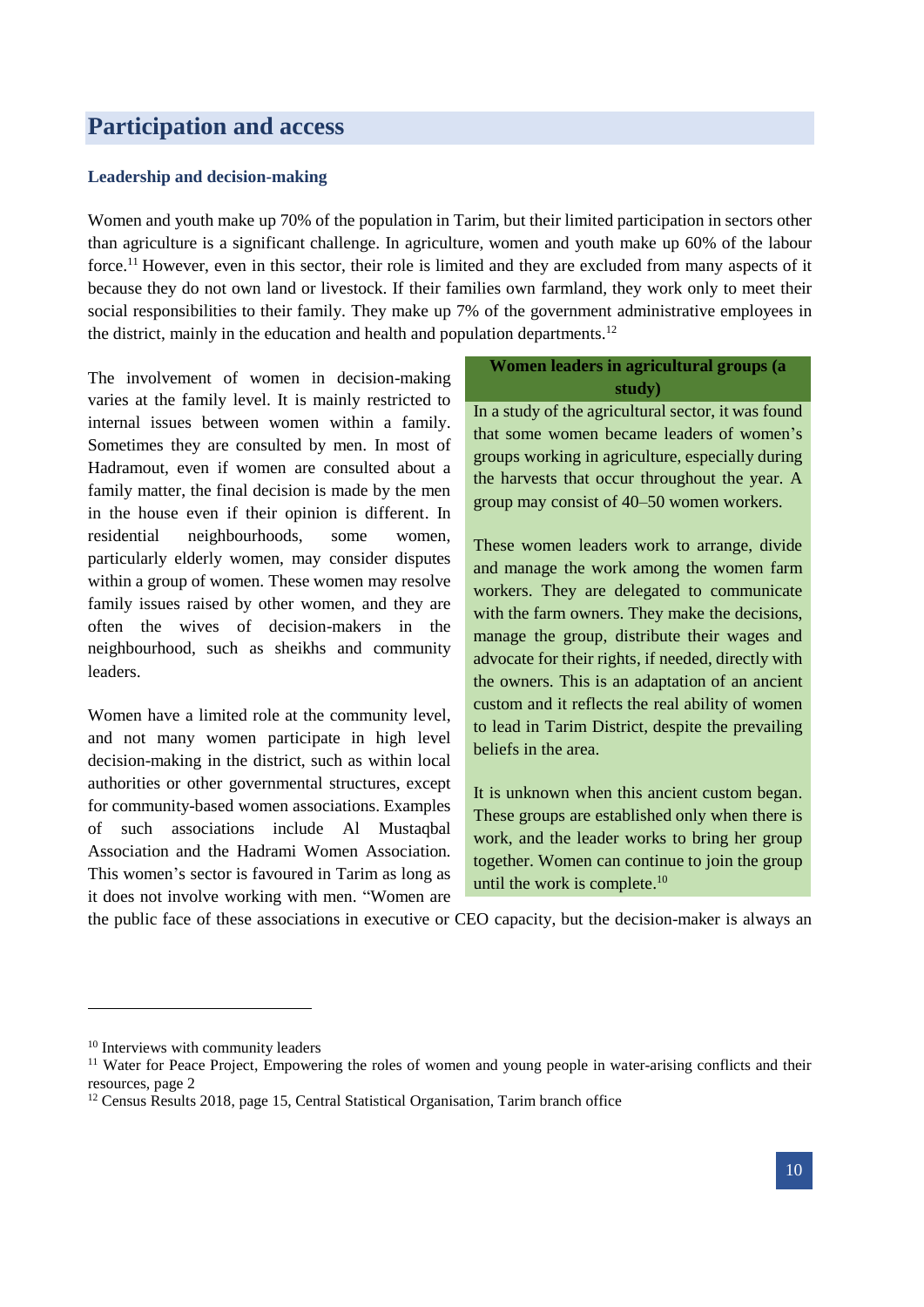invisible man, who cannot be seen to be an integral part of a women's association governance,"<sup>13</sup> stated Wadaa Al-Jahi, a female community leader.

Patriarchy is the prevailing form of decision-making in Tarim. Hence, it constitutes a major obstacle to the participation of young people in decision-making, at the family level in particular. The father is the key decision-maker in a family and if there is any participation at all, it usually occurs when the father is absent from home and in matters relating to work, especially agriculture.<sup>14</sup>

Because of the improvements in the education system in Tarim, young people have taken on leadership roles in the society. Young people had previously been excluded from such positions because of a lack of confidence placed in them by the elders or a lack of experience. They now occupy administrative positions in the local authority, security forces, army, civil society and development projects.

The new roles that young people have outside the patriarchy have made them successful. Some young people own agriculture businesses, such as plant nurseries, while others have established organisations for development and water management. Some young people from the tribal community have succeeded in integrating the popular arbitration system into the new civil society groups. An example of this is the national community committees in Wadi Al-Dhahab, which include young people from different parts of society, who play a key role in decision-making according to the customs. Their success in this experiment has encouraged them to think about expanding the scope of their efforts by establishing a water and irrigation association for the entire governorate.<sup>15</sup>

#### <span id="page-10-0"></span>**Participation in agricultural production and agricultural associations**

Agricultural production is widespread in Tarim. There are many products, such as vegetables and plants, which were previously common in the local markets in the district. With the passage of time and the damage

to agricultural land, whether by soil erosion or lack of water, farmers no longer opt to produce some vegetables and are content with the seasonal production of vegetables such as onions, citrus fruits and some animal feed plants. They also have sheep and camels. Livestock and crops are the most important sources of income for families working on farmland.

| Types of agricultural micro-businesses run by |                                                  |  |  |  |
|-----------------------------------------------|--------------------------------------------------|--|--|--|
|                                               | women                                            |  |  |  |
|                                               | Marketing and selling henna, black cumin and     |  |  |  |
|                                               | ghassah (leaves of the sidr [Ziziphus vulgaris]) |  |  |  |
| 2.                                            | Selling craftwork products made out of palm      |  |  |  |
|                                               | leaves                                           |  |  |  |
|                                               | 3. Investing in livestock                        |  |  |  |
|                                               |                                                  |  |  |  |

"I leave for work from six in the morning and come back home around noon or sometimes around eleven am. I get only 1000 riyals per day, in addition to what the landowners give us to feed our sheep," stated Hana'a, a 40-year-old woman and farmer.<sup>16</sup> Hundreds of women work for farmers for little pay, half of which goes on transportation. Due to the lack of work opportunities on the farms in Tarim and the lack of

 $14$  Ibid

<sup>&</sup>lt;sup>13</sup> Interviews with community leaders

<sup>&</sup>lt;sup>15</sup> An interview with civil society leader Abdullah Jameel

<sup>16</sup> An interview with female leader Wadaa Al-Jahi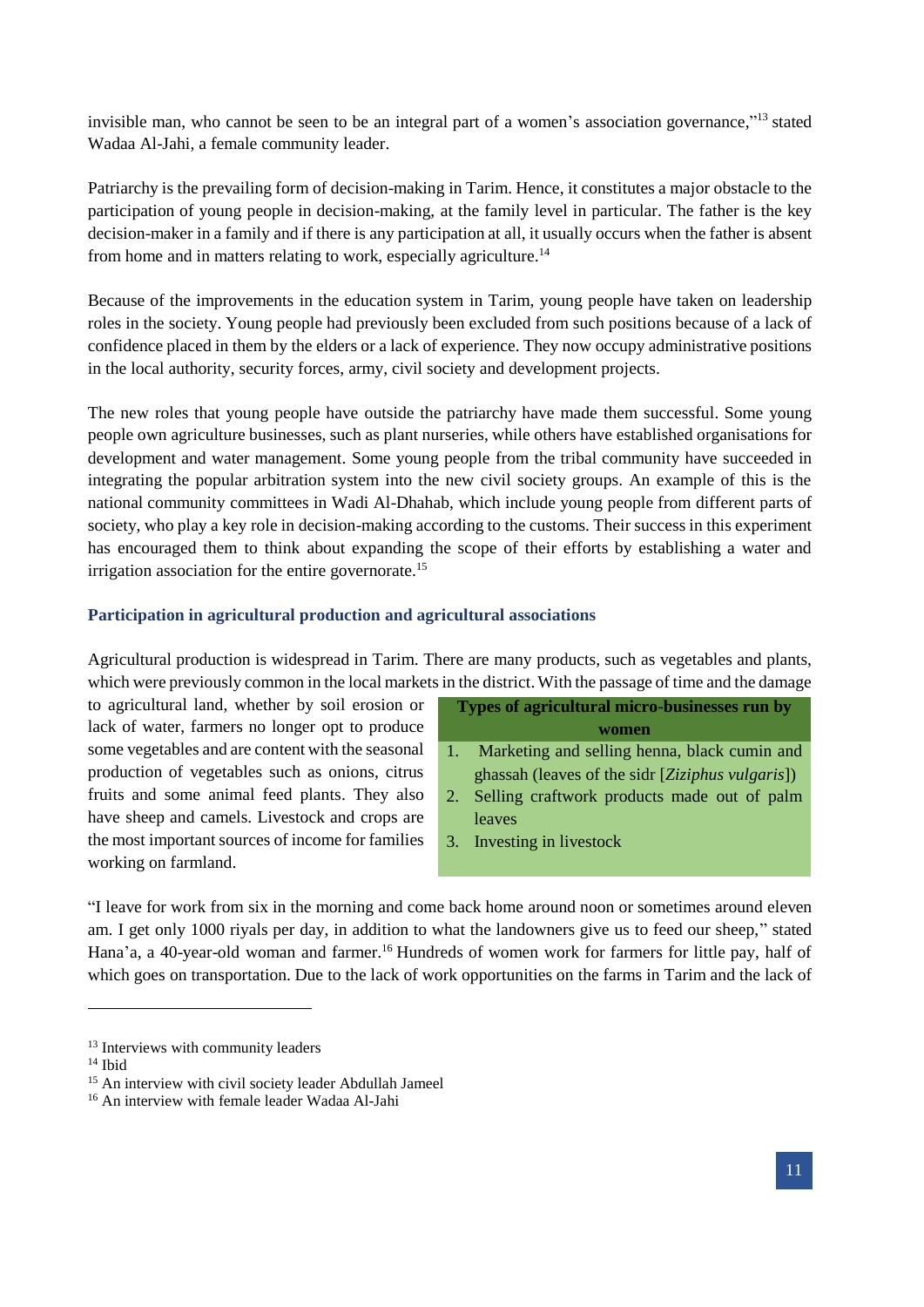demand for agricultural labour in the whole of Hadramout Wadi, women sometimes have to travel to areas outside Tarim, such as farms surrounding the city of Seiyun. Most of the large farms are concentrated on the outskirts of this city. The travelling is expensive and stressful for the little they earn during working hours. Girls may contribute to agricultural work during harvest seasons and school vacations. Some of them work as part-time shepherdesses from 3 pm to 6 pm to help their families.<sup>17</sup> That women and young people do not own agricultural land is a problem and explains their absence as sellers from markets. Women's work is, thus, limited to harvesting, mowing grass and sowing, while young people cut down large trees, water the land and participate in the harvests.

Men have the right to sell and negotiate for agricultural produce, particularly those who own farms and are not hired as farmers. Most farmers prefer to sell their crops on the farm through mediators who negotiate with the farmers over the value of the crops and the market price. The mediators then hire workers to harvest the crops, paying also for their transportation and food, while the farmers receive only the value of their crops. For the farmers, selling this way saves on labour expenses.

Some men who own small farms, have their family members including women, men and youth harvest the crops . One family member is given the task of selling the crops in the central market in Seiyun or through intermediaries in the farming sector.

1

 $17$  An interview with men and women working in the agricultural sector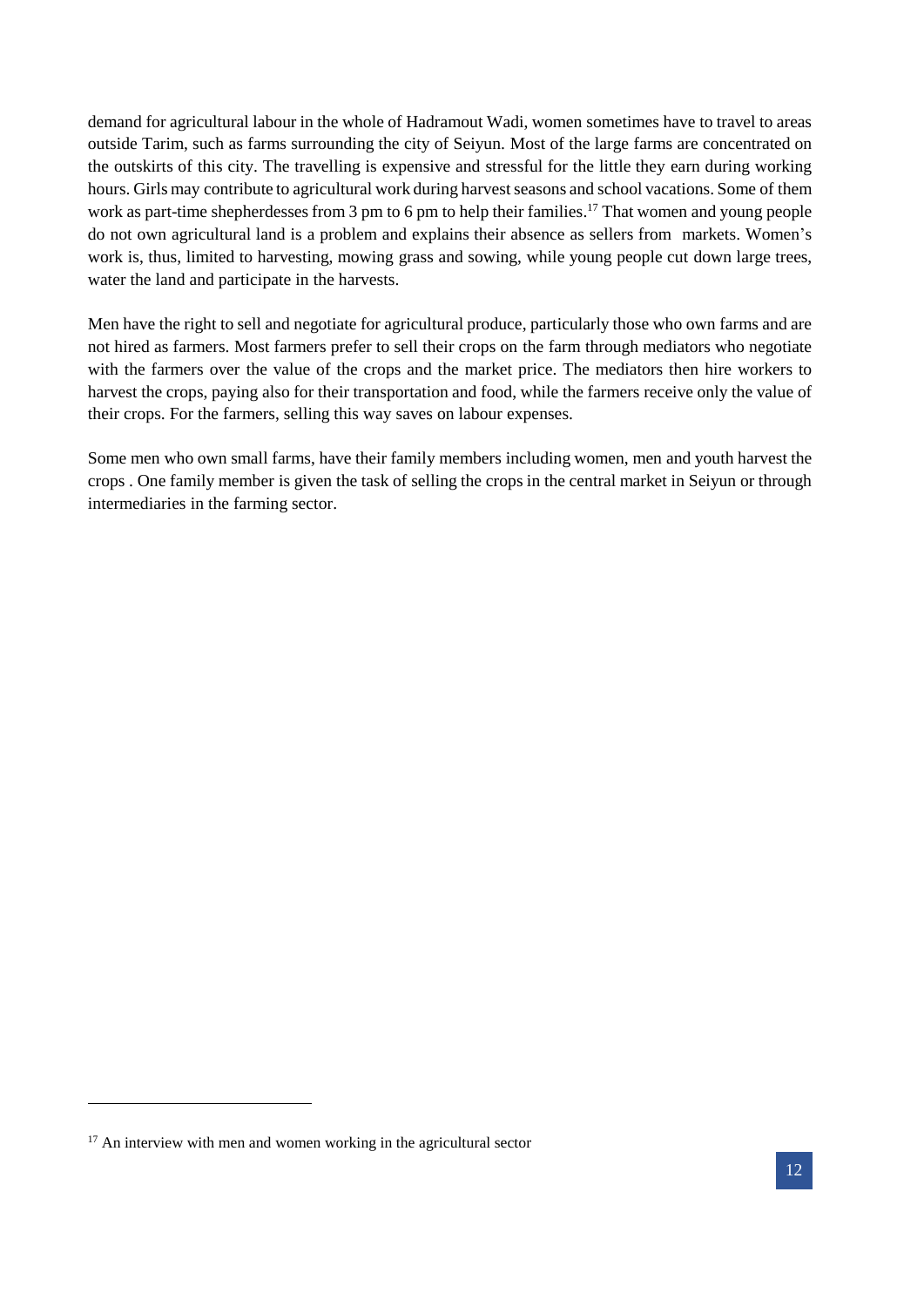## **The Civil Association for Water and Irrigation**

Many years ago, a l civil committee of local people was formed in Thebi in Wadi Al-Dhahab. Its main objective was to facilitate and oversee irrigation, agriculture and grazing, in addition to other relevant issues in the entire region. During the socialist era, such national committees became agricultural cooperatives. However, following Yemen's reunification in 1990, these committees resumed their work and prioritised issues relating to water and agricultural soils, among other problems, which included preserving the vegetation cover, especially the trees that provide a source of income for some families, such as sidr and sumr trees. Such national committees also laid down laws that govern the grazing rights of livestock owners in the region.

The efforts of the Wadi Al-Dhahab committee led to the establishment of the Civil Association for Water and Irrigation in 2019. Its members include owners and users of farmland and water, whether from torrential rain or groundwater.

The association has 56 members, 42 men and 14 women.

#### **The following are among its major objectives:**

- Optimising the use of the available water resources
- Water management and maintenance of irrigation facilities
- Rationing water consumption and conserving water resources
- Raising awareness on how to improve irrigation efficiency

#### **The most important works carried out by the association are as follows:**

- Studying the redevelopment of the spate irrigation system in Wadi Thebi
- Awareness-raising meetings with water users on the rationing of water consumption
- Participating in workshops carried out by the Environment Authority, particularly with regard to water and rainfall
- Working and coordinating with the Water Resources Department to train and improve the performance of the members of the association

#### **The roles**

Women members of the association work on awareness and media programmes in the field, targeting women working in agriculture or participating in community action. On the other hand, men (of all ages) take part in all activities of the association, including administrative duties, executive tasks and awareness programmes.

The situation is different for young men. Although fewer young men work in agriculture than women, they do not participate in the markets as workers. Rather, they work as landowners or mediators. Some of them may interact with the relevant associations. However, effectively, women do not interact with agricultural associations, unless they inherited farmland from their husbands. Therefore, women can only take part and participate if they are succeeding members.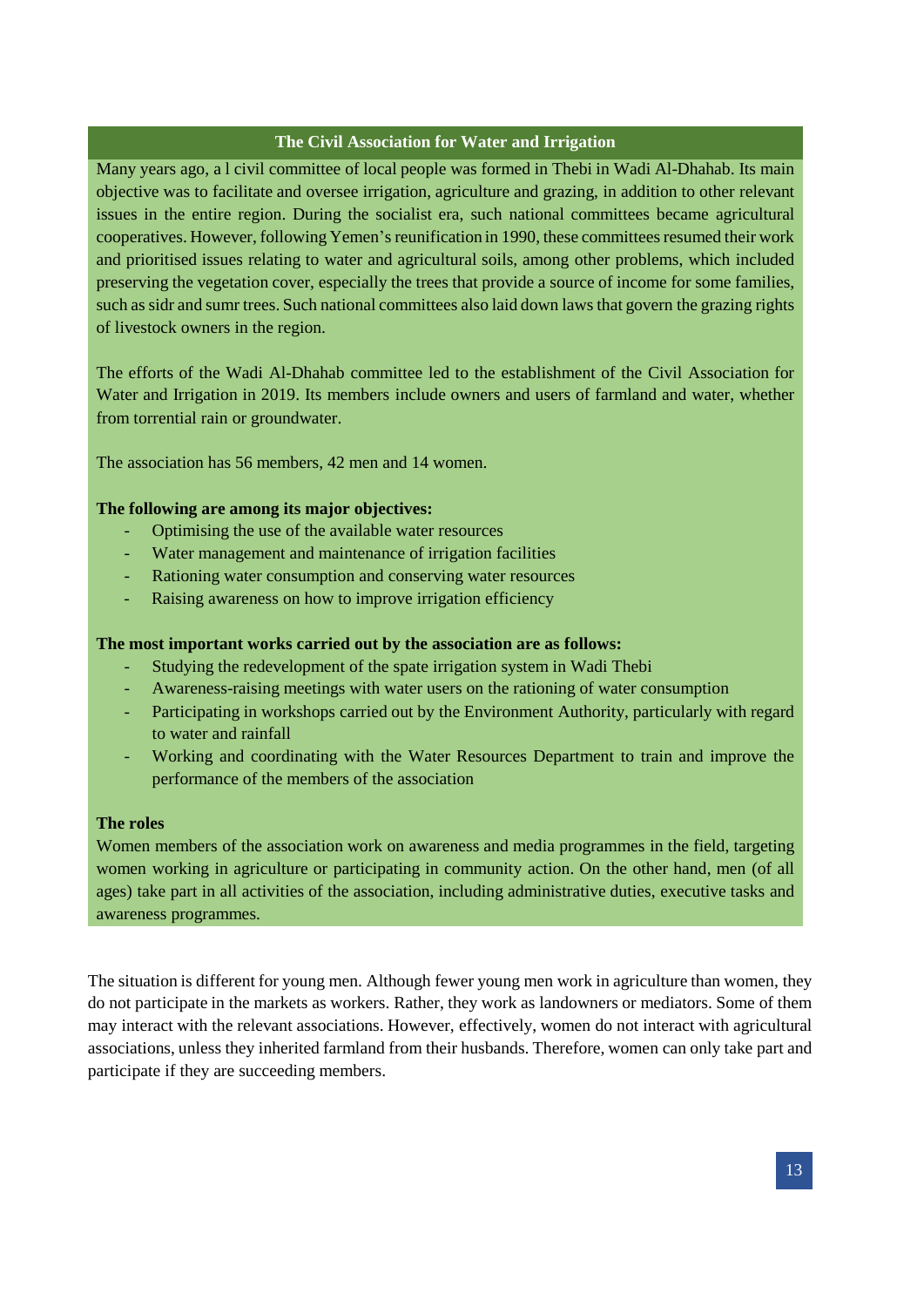In general, the participation of women and their interaction with agricultural societies is absent in light of the weak interaction of the Ministry of Agriculture and Irrigation Office with their problems and the lack of associations specialized in the agricultural field whose duty according to community leaders is to work with farmers in providing subsidized seeds and fertilizers without limiting their role to working on agricultural expansion programmes. The Agricultural Cooperative Association, the only agricultural association operating in Tarim, has approximately 1,600 farmers as members. At one time, seven elderly women were members, but only as successors to their late husbands. Three of these women died, so only four remain as members of the association. Even if other agricultural associations start to operate in Tarim, their interactions with the farmers will not be their core role, but merely one of their objectives.

Of the water and irrigation associations, only one is relevant for youth and women in Tarim District, namely the National Association for Water and Irrigation, which was established as an extension of the National Committee in Wadi Al-Dhahab. Since its inception, this association has been working to raise awareness on water-related issues. However, the roles assumed by young men during the implementation of the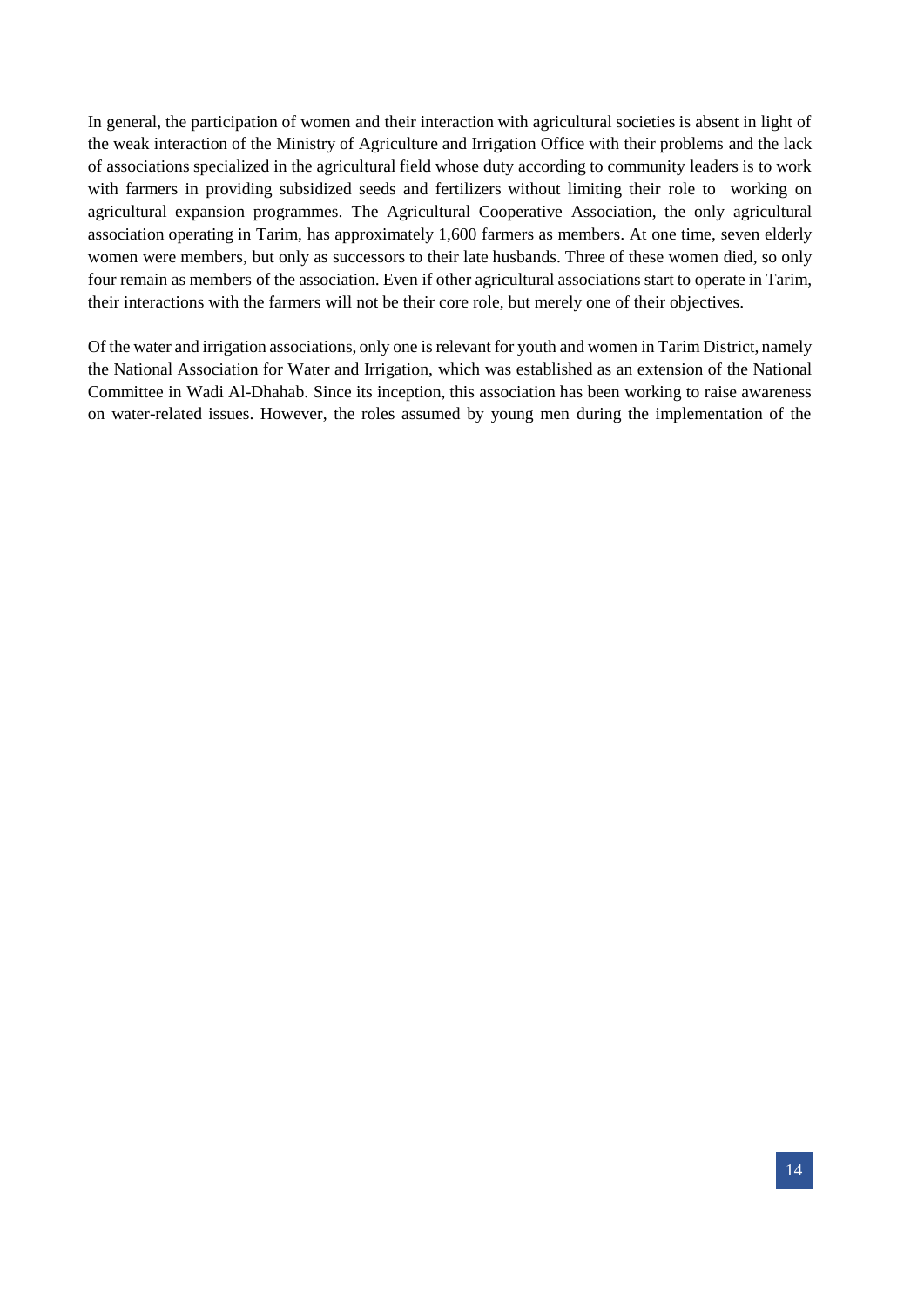association's projects are generally more interactive than those assumed by women, for reasons related to the nature of the activities and the limitations to women. 18

Many young men and women participate in agricultural projects funded by donor organisations and agencies and implemented by local partners. An example of such a project is one funded by the World Food Programme and implemented by Al-Khair Relief Coalition. The project team are removing sesbania trees from watercourses in wadis in a number of districts in Hadramout, including Tarim. In total, 420 women and 280 young men are working on this project. Such a large number of women taking part in a project is novel. Mohammed, a farmer and the head of the National Association for Water and Irrigation, believes that this project must find radical solutions. He explained: "If an entire sesbania tree is not cut down including its roots, more sesbania trees will grow in its place. Therefore, it is necessary to ensure that the implementing agencies develop sustainable solutions for this project, but will this be done by them? I do not know." 19

The director of Tarim District believes that such projects are good, as they provide work and participation opportunities for women. He stated: "We really suffer from the problem of sesbania trees.Just cutting these trees down is useless unless drastic measures are taken. Many landowners have successfully uprooted these trees and cleared their land without causing harm."<sup>20</sup>

## **The Road of Wadi Thebi**

An asphalt road was approved at the top of one of the hills overlooking Wadi Thebi. The contractor excavated and removed soil from the area surrounding the watershed and the channels in the wadis that irrigate several agricultural areas when it rains. The local stakeholders asked the contractor to stop the work, which they feared would alter the watercourses, thereby leading to sweeping torrents. The contractor has stopped, but the damage has already been done. The beneficiaries complained to the relevant authorities, the Office of Public Works in Tarim and the Office of Agriculture. The authorities, however, have failed to address the issue seriously by repairing the damage caused by the excavation and landfill work. Moreover, the rains have caused further damage to the agricultural areas. This issue persists due to the negligence and failure of the authorities to fulfil their duties towards the farmers and due to the silence of the agricultural associations, which have not yet intervened in support of those affected.<sup>21</sup>

# **Table 2. Level of women's and youth's participation and interactions with the water and irrigation associations and institutions.**

| Institution, association or<br>organisation | <b>Participation and</b><br>interaction |             | <b>Obstacles</b>                            |  |
|---------------------------------------------|-----------------------------------------|-------------|---------------------------------------------|--|
|                                             | Women                                   | Youth       |                                             |  |
| Agricultural and productive                 | Weak                                    | <b>Weak</b> | • Social traditions and customs relating to |  |
| associations                                |                                         |             | women                                       |  |

<sup>18</sup> Ibid

<sup>19</sup> Director of Water & Irrigation Association, Mohammed Al-Ameri

<sup>20</sup> Interview with the director of Tarim District

<sup>21</sup> Director of Water & Irrigation Association, Mohammed Al-Ameri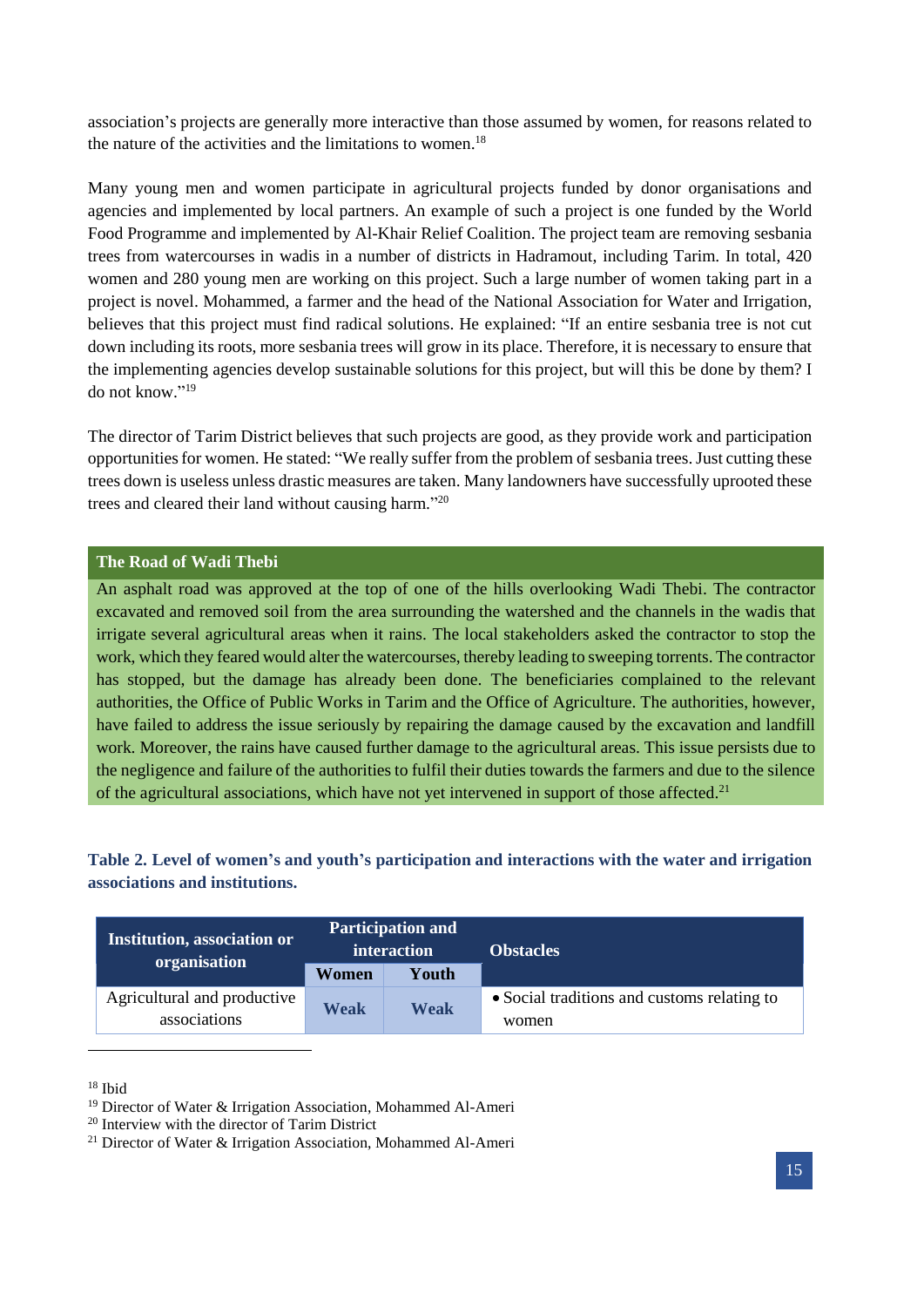|                                                                      |               |               | • Lack of capacity building for members in<br>the association<br>• Failure to involve women<br>• Being content with existing membership<br>• Failure to interact with women and youth<br>in allocating work                            |
|----------------------------------------------------------------------|---------------|---------------|----------------------------------------------------------------------------------------------------------------------------------------------------------------------------------------------------------------------------------------|
| Water & Irrigation<br>Association                                    | Weak          | <b>Medium</b> | Failure to expand women membership in<br>$\bullet$<br>the associations<br>Failure to empower women to join the<br>administrative board<br>Quickly establishing associations<br>Limited number of programmes                            |
| International organisations<br>working in the agricultural<br>sector | <b>Medium</b> | <b>Medium</b> | Lack of participation of educated girls<br>٠<br>from Tarim in the management of<br>agricultural and development projects<br>run by international organisations due to<br>the negative social attitudes on women<br>co-working with men |

## <span id="page-15-0"></span>**The legal status of gender and access to resources**

1

The legal rights of women in Tarim are often violated, although the law guarantees their rights. Traditional methods prevail in solving women-related problems within families. Many divorce-related issues are not brought before the courts. In all cases, a male guardian must represent the woman involved, as the community considers it shameful for a woman to go to a court of law. In rare cases, however, women in Tarim with sufficient education have been allowed to plead at court. Most honour cases, in which girls or boys are the victims, are not brought before a court of law. Some cases, particularly with girl victims, are resolved within the family. In Tarim, a house often has an extended family, including uncles and their sons. The director of Tarim District stated: "The police force does not have female officers to investigate and prosecute these cases, which is why most women do not file a complaint. Some incidents are revealed in a hospital if the woman has been severely beaten. Moreover, when these cases are investigated, the women are usually given an option on whether to proceed or deny the incident occurred, which closes the case. Either way, they have to return to the place where their rights were violated."<sup>22</sup> People have the right to litigate before the courts, but in rural areas, farmers usually resort to the customary law, because they fear that their case will be protracted if taken to a court of law.

<sup>&</sup>lt;sup>22</sup> Interviews with community leaders and with Khaled Howaidi, director of Tarim District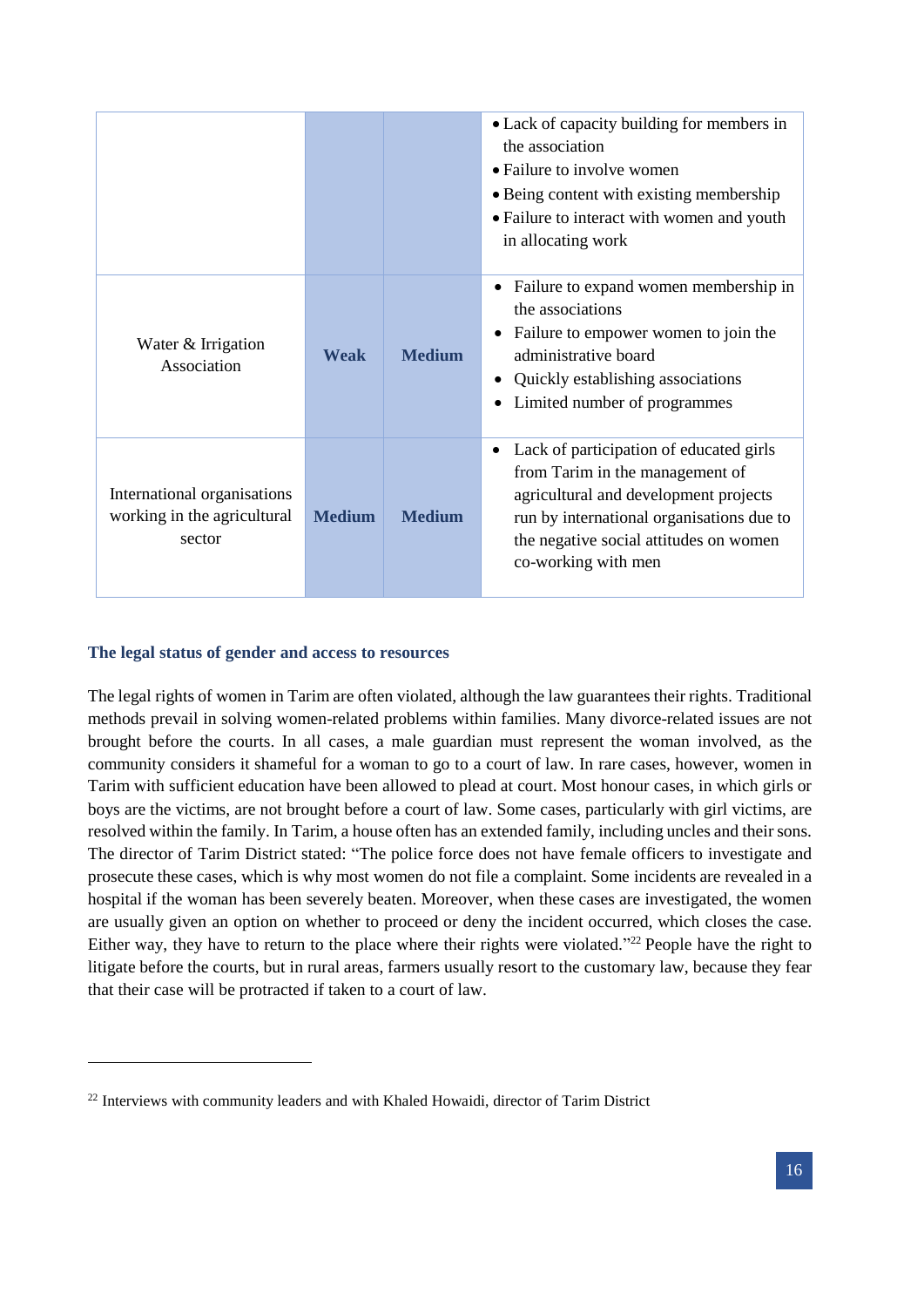If the victim is a child, the families fear they will be stigmatised by the community if the details are divulged. Thus, parents seek to keep their children indoors, particularly boys. However, a girl's rights are likely to be violated at home, not to mention that she would be denied access to education, especially due to the negative social views on girls' education.<sup>23</sup>

Women are often unable to get to a police station to file a complaint. When they do get there, the police may not be responsive to her, not because it is a woman-related case, but because she is a woman and a man must accompany her to facilitate the process. There are no female detectives in the police force, except for two or three who work on civil cases. They do attend raids on houses with women inside.<sup>24</sup>

Access to resources, such as water to meet daily needs, was difficult in the past, especially in the Bedouin areas where households depend on women to fetch water, as the Water and Sanitation Corporation has not established a public water network. Such areas include Al-Dhahab (upper and lower areas), Al-Marabidh, Al-Haburah and Al-Dhiba'a. In these areas, women and girls carry out hard work, in addition to their daily household chores, farming, and ranching, which can harm their health.

The entire community of Tarim is classist, as particular work sectors, especially for women, are associated with particular social classes. Most women working in agriculture are subject to discrimination at work in Tarim District, as most of them belong to the lower or poor classes. Women from rich, tribal or upperclass families do not working on farms, except for women of tribes in the desert, who work on their own farm alongside their family members. Women from low socioeconomic classes are also responsible for the household chores, including cleaning and cooking, for upper-class families, especially during social events.

"I have been working on farms since I knew myself; rich women do not work like us," stated Hana'a.<sup>25</sup>

"Most of the women working in the agricultural sector are from poor families," stated Abdullah Jameel. "Girls from rich families and daughters of upper-class families do not work."<sup>26</sup>

# <span id="page-16-0"></span>**Knowledge and means of self-development**

Compared to the past, the education of females in Tarim District has undergone a drastic change. In the district, many girls have enrolled in schools. The government has worked to establish schools for girls for all grades, which has significantly increased the enrolment rate over the last 20 years. Currently, 13,640 girls are enrolled in primary education and 1366 are enrolled in secondary education in Tarim District. The entire governorate of Hadramout has a similar high enrolment rate. Moreover, openness to technology has helped girls, particularly those who are educated, to undertake work-from-home projects that generate an income via e-marketing on social media.

However, most women working in agriculture do not enjoy the benefits of information and communication technology (ICT), or other subjects. Their access to education is limited to attending schools that teach only

 $23$  Ibid

<sup>24</sup> Ibid

<sup>&</sup>lt;sup>25</sup> Interviews with women working in the agricultural sector

<sup>&</sup>lt;sup>26</sup> Community leaders and Abdullah Jameel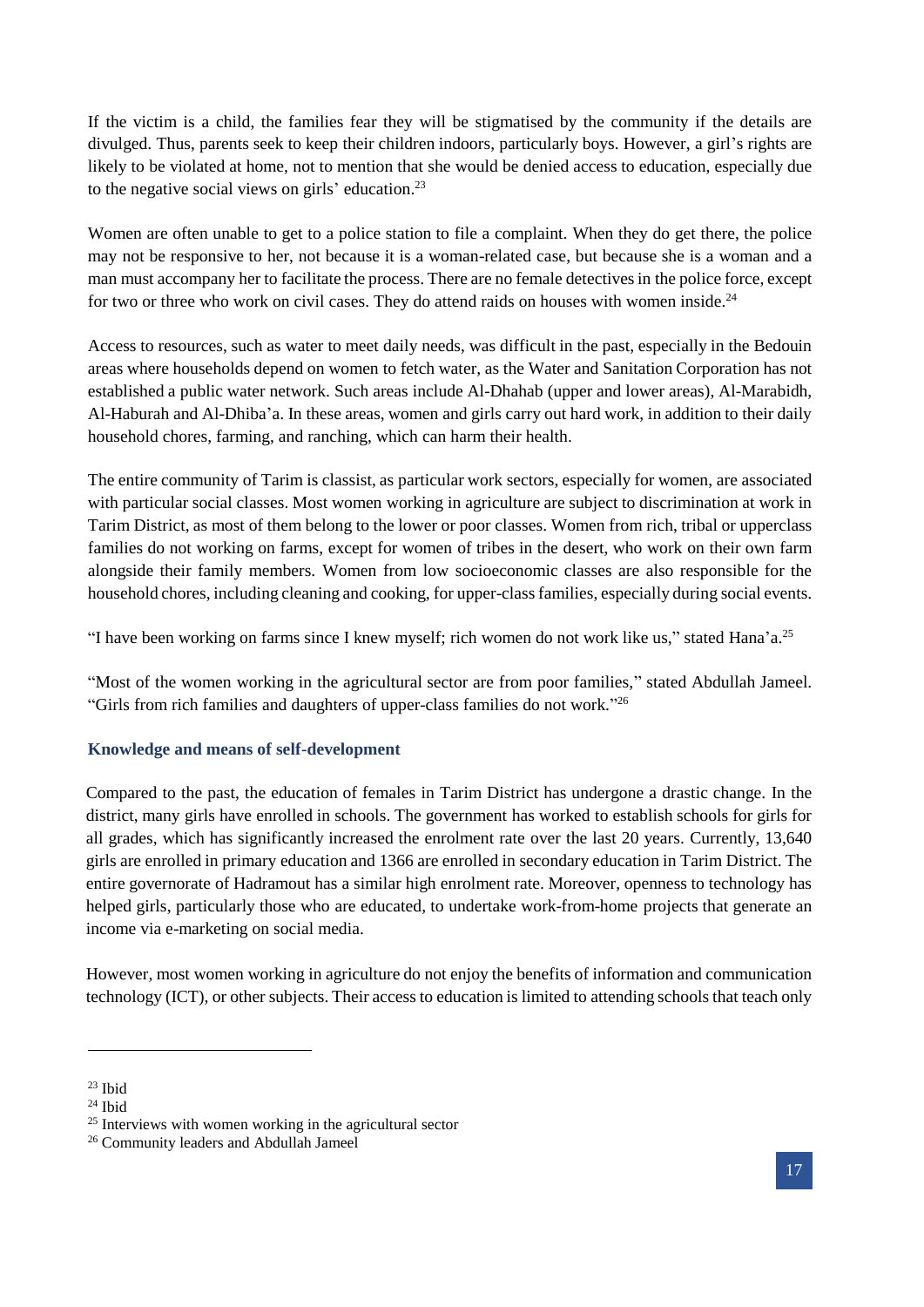the Qur'an or to schools that train only women. None of these schools teach agriculture, focussing instead on sewing, embroidery, cosmetics, etc.

Nadia, a divorced farmer and mother, stated: "Everyone has an ambition, and my ambition is to be better than what I am now. I need to stay away from such hard and stressful work under the sun, so I can raise my son. ... You are an educated woman; you had the chance to receive a good education and now you can conduct interviews like this. Imagine if I had been given such a chance!"<sup>27</sup>

Lack of access to education and training remains a great source of concern to them. Access is limited due to the social restrictions imposed on mixed-gender educational and training programmes. Such programmes are limited to young boys, while young girls and women can only attend courses on beauty, sewing, embroidery, cooking and other vocations stereotypically related to women.

The arrival of a small number of internally displaced persons in the district city of Tarim, estimated at 465 families,<sup>28</sup> has contributed to changing the attitudes in the district. For the first time in Tarim, and despite the community's objection, girls have begun working for mixed-gender civil society organisations. For example, Al-Ma'roof Association for Development hired three girls who were internally displaced persons, since it had no female applicants from the local community. This good example set by these girls seemed to have changed the general perspective of the women working in the civil society sector, at least, among the educated people in the community, despite the objections of many from the elite and others.<sup>29</sup>

Because of the lack of administrative and clerical training for both women and men, women have never worked in the district as administrators or for a bank in the district. The community leaders believe that since 1990, no training courses have been held even for men on institutional management in the civil service, as most such training courses are held in Sana'a and Aden.

The director of Tarim District explained, "I looked for a young woman to work for me in the secretarial department, but I could not find one. This is not because there are no young women who have a university degree in administration, but because they lack secretarial skills . Second, if we could find the right young woman, it would be difficult for her to work in an environment consisting predominantly of men because of the local customs. She would be prevented by her family. I even wanted to hire two young women so that one would not feel embarrassed in working alongside men, but unfortunately I could not find any."<sup>30</sup>

In general, both men and women across Tarim District are not qualified, especially in agriculture and finance.

1

<sup>27</sup> Interviews with women working in the agricultural sector

 $28$  Field study for counting the displaced and identifying their needs in Tarim District 2019, page 9

<sup>&</sup>lt;sup>29</sup> Interviews with civil society leaders and Abdullah Jameel, general secretary of Al-Ma'roof Association for Development

<sup>&</sup>lt;sup>30</sup> Interviews with community leaders and the director of Tarim District, Abdullah Howaidi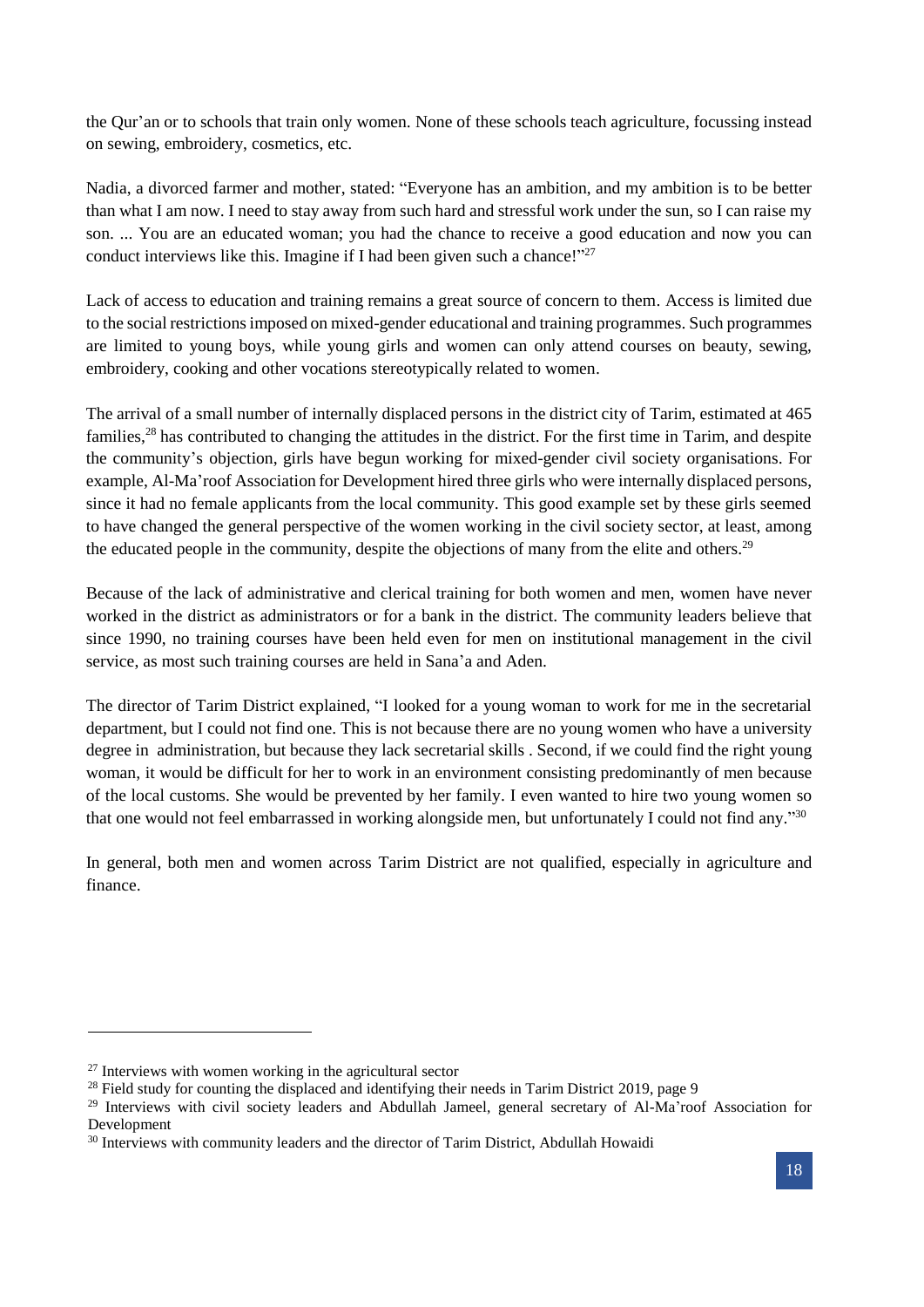# <span id="page-18-0"></span>**Water and Conflict Resolution**

Lack of water in the district, due to the scarcity of rain and the indiscriminate digging of wells on farmland,

has become a major source of concern to the local authorities, especially since they have a limited budget for interventions. Thus, the damage caused by flooding to the farmland has not been ameliorated. Therefore, conflicts occur relating to farmland that depend on spate irrigation on the outskirts of Tarim, such as farmland in Wadi Thebi.

These water-related conflicts have caused a rupture in the relationship among people farming in the same area and their families.

However, such conflicts have never developed into armed fighting and the resulting crimes. Tribal customary law is applied to resolve such conflicts, without involving the judicial authorities, or women or youth. The elders adjudicate on such conflicts. Moreover, given the conservative nature of the Tarim community, women do not participate in mediation or engage in direct intervention for these conflicts, unless they indirectly act as instigators for their husbands or relatives. Therefore, a woman can be involved in initiating or mitigating a conflict, but indirectly.

Young people's participation in conflict resolution is marginalised due to their lack of experience, according to the elders. Moreover, their parents have the authority to prevent them from participating.

Water for the city of Tarim and its outskirts

**Case study: Women's participation in water management and conflict resolution in Wadi Al-Dhahab, Thebi Area**

Many years ago, the people living in Wadi Al-Dhahab established an integrated system for spate irrigation. The water from a torrent flows gently into an agricultural plot without damaging nearby agricultural plots. A civil committee, comprising people from all classes of society, organises any public work needed in the area, such as to the irrigation system. It also collects fines incurred for any violation of the grazing laws in the region.

Women participate in this committee as successors to their late husband or father, but they cannot attend the meetings of this committee due to customs and traditions. They are, however, active rather than passive members regarding water management and running their own farms (which they inherited from their husbands or fathers). The women ensure that spate water is distributed to different agricultural plots, and they remove any obstacles that may block the watercourse supplying her farm or that may cause harm to other farms. If her actions damage another farm, she would be fined.

Some women have inherited customary provisions from their parents to be consulted in disputes relating to water management and damage. This occurs after all members of the civil committee (a community-based committee) have considered the issue. Taking an active part, even in matters related to decision-making and consultations, is a traditional role for these women. The council overall respects their opinions and judgments.

Moreover, women in the Thebi area have contributed to the financing of water management projects, such as Kholasat Alawiyyah, an aqueduct. This spate irrigation system was built by Mrs. Alawiyyah to distribute spate water of torrents to agricultural plots.

comes from wells. Each farm has its own private well. Women have first priority in using water, as they need it for daily chores at home, such as washing, cooking and cleaning, as well as for agriculture. However, women have no say in water management, except when a woman acts on behalf of a man for a few family farms. Women do clean watercourses when they are blocked. Men consider that water management is to be done only by men and older boys, as the tasks are physically challenging for women.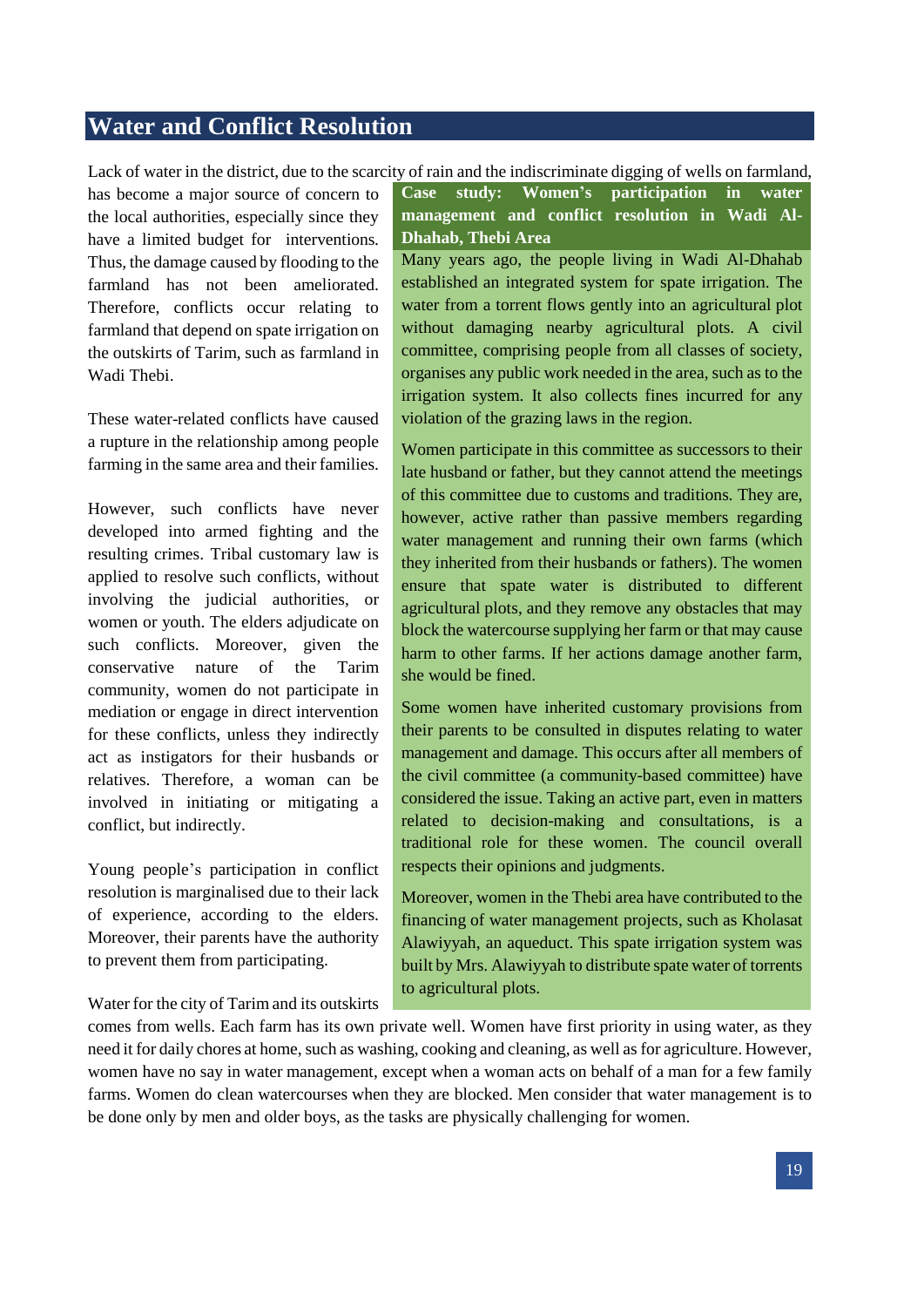The gender roles in farming are as follows:

1

- 1. Women and girls (\*\*\*) clear weeds from fields and prepare them for sowing, plant onions and harvest alfalfa plants and , participate in other harvests.
- 2. Men and young boys work on arduous tasks on the farmland, such as cutting down large trees, watering crops in the agricultural plots, and selling agricultural produce.

In summary, women do not have a significant role in agriculture, water management or conflict resolution. Generally speaking, all women working in the agricultural sector in Tarim District can assume such roles. Bedouin women in some valleys and mountains in the district are an exception. These Bedouin women supervise the work of their husbands' farms and assist with water management.<sup>31</sup>

<sup>&</sup>lt;sup>31</sup> Interviews with workers in the agricultural sector and with Mohammed Al-Ameri, Head of the National Committee in Wadi Al-Dhahab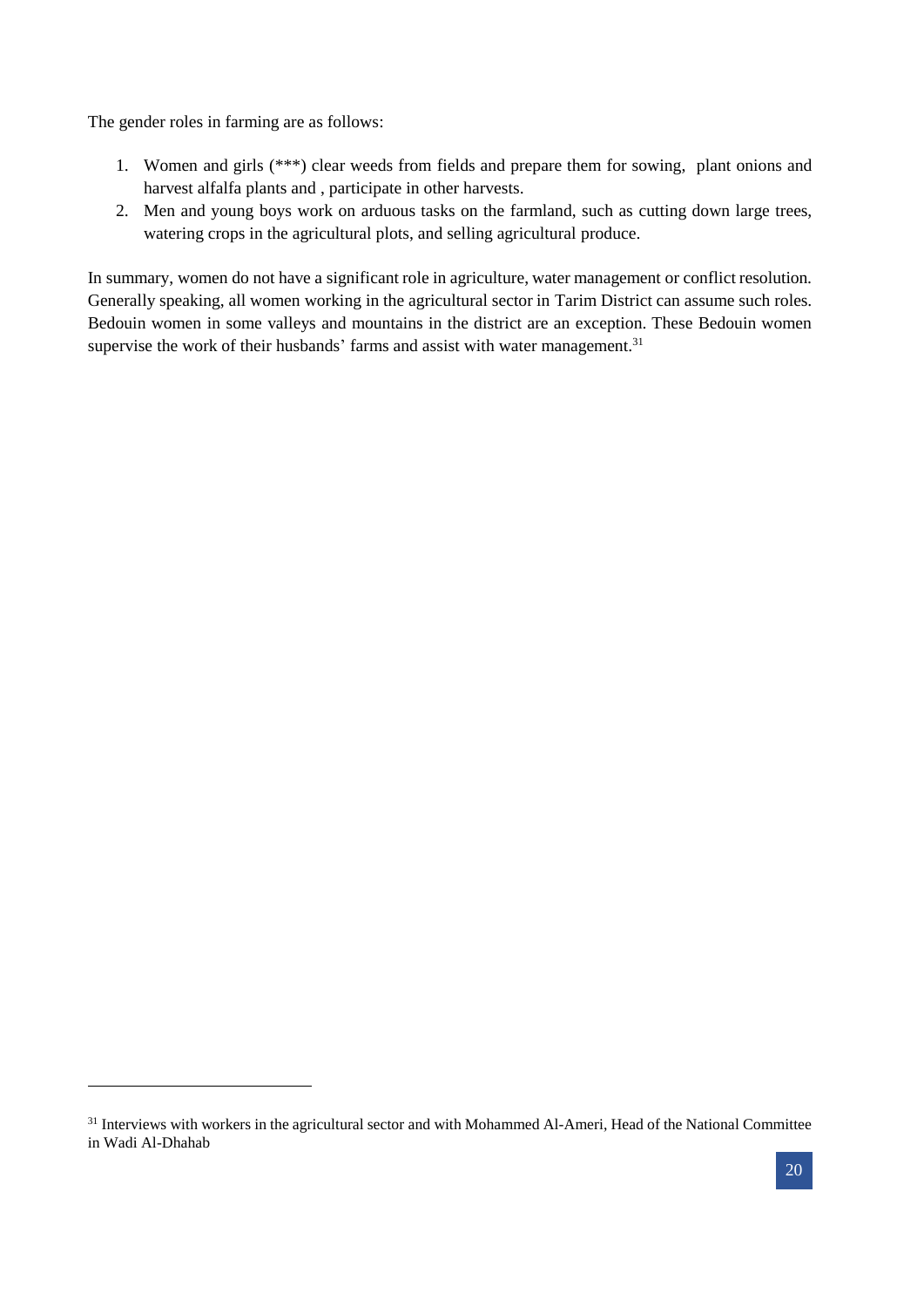# <span id="page-20-0"></span>**Recommendations**

The differences between the roles of men and women, and those of boys and girls, are rooted in the traditional values of the Tarim community. Success stories constitute starting points for improving the effective participation of both genders, particularly women and youth, due to their respective gender roles in Tarim District and its outskirts. To enhance the participation of women and youth in the community in general and in the agricultural sector, water management and conflict resolution in particular, the following is recommended:

## **Encouraging and involving women and youth in agricultural work:**

- 1. Local authorities and other organisations with responsibility for agriculture, such as the Office of Agriculture and Irrigation and the agricultural associations, should secure better wages for farmers by negotiating with the major farm owners.
- 2. The rights of women and youth in relation to working hours, injury compensation and occupational health and safety should be protected by the local authority, local security structures and judicial authorities as well as the Office of Agriculture, agricultural associations and civil society organisations.
- 3. Women and youth should be allotted farmland and livestock through projects implemented in collaboration with the local authority in Wadi Hadramout and its executive office of public properties and agriculture to enhance access to agricultural work, expand the amount of green space and to create job opportunities for young people specialising in agriculture.
- 4. The local authorities must protect agricultural land and green spaces within Tarim District, such as Eidaid area and other areas on the outskirts of the district, from the ever-increasing urban sprawl. Awareness must be raised of the economic consequences of such urban sprawl on the lives of families working on farms.
- 5. Organisations working in this sector in the region must be encouraged or obliged to involve women and youth in their projects. They must provide workers with the relevant personal protective equipment.
- **Enhancing the role of the local authority executive offices concerned with the agriculture and irrigation sector as well as relevant associations and institutions, which engage women and youth:**
	- 1. The agricultural and water management associations should open their membership up to everyone working in agriculture and involve everyone in decision-making processes.
	- 2. All relevant institutions responsible for agriculture must work to establish trust with everyone working in the agricultural sector.
	- 3. Working partnerships should be established with civil society so that women and youth working in the agricultural sector are trained on the best modern and traditional agricultural techniques.
- **Establishing a syndicate for women working in the agricultural sector:**
	- 1. The local authorities, civil society, and social and religious leaders should support the establishment of a syndicate to protect the rights of women farmers, as they constitute the largest percentage of the agricultural workforce, inside and outside the district.
	- 2. This syndicate should aim to recruit and represent all women working on farms, including those working on private family farms. It should establish relationships with all relevant organisations in the community.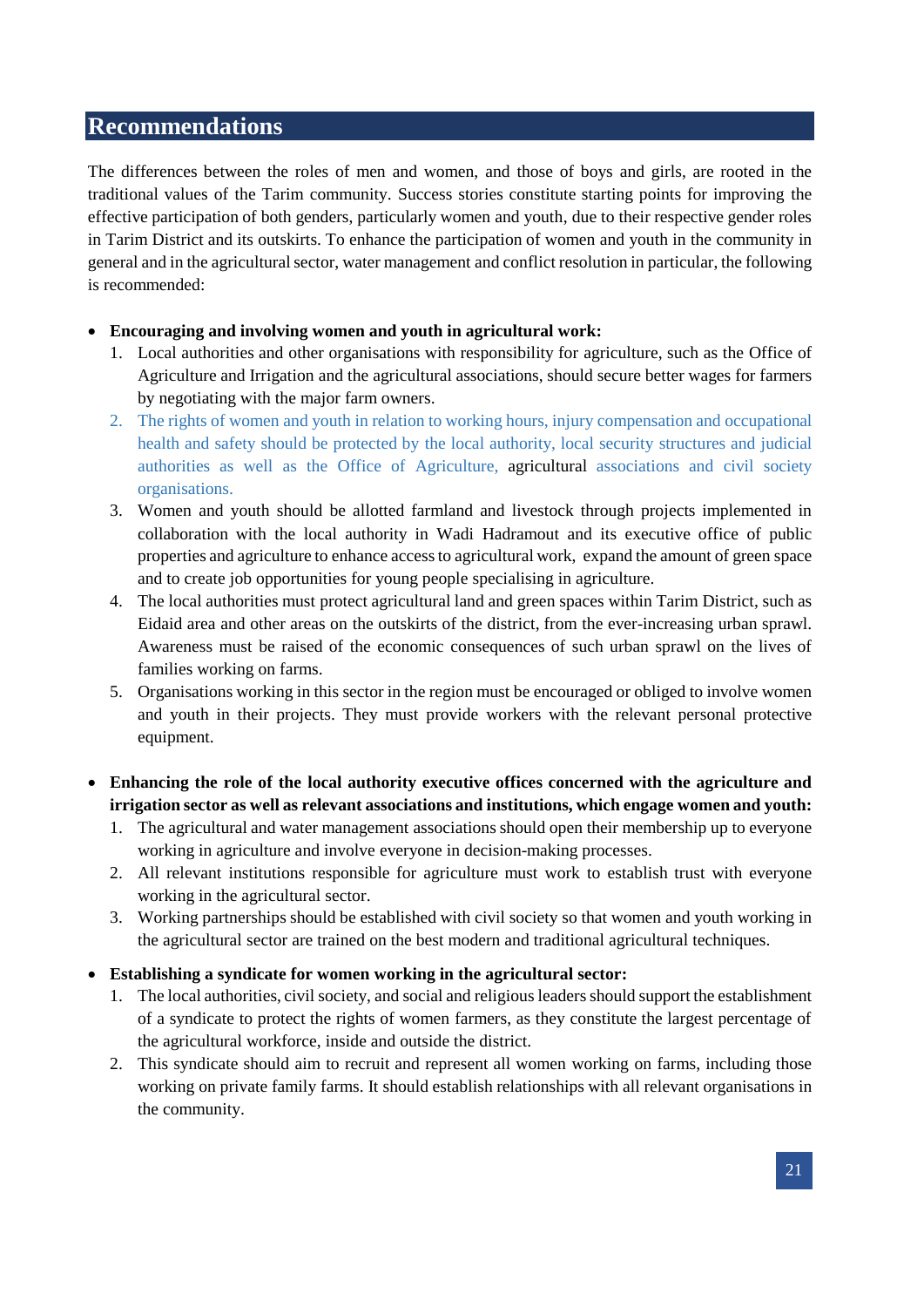- 3. The syndicate should utilize the leadership skills of women to raise awareness of its role, to increase engagement with its work and to offer training courses.
- 4. The syndicate should participate in community development in Tarim.
- **Involving women and youth in decision-making in all** civil society and government organisations **in the district:**
	- 1. The local authorities should support the participation of women and youth in decision-making and raise awareness of their abilities by engaging with socially influential religious scholars and tribesmen.
	- 2. The local authorities should work with civil society and the governorate leadership to include women and youth in Tarim in rehabilitation projects as administrators or professionals.
	- 3. Health and education organisations should appoint women to leadership roles, such as running schools for girls and departments for women.
	- 4. The decision-making experience of women should be leveraged by the National Committee in Wadi Al-Dhahab when resolving local conflicts.
	- 5. Job opportunities should be created for young people in organisations managing agriculture and water, particularly those with degrees in agriculture or environmental engineering.

# **Enabling women and youth to access resources:**

- 1. The local authorities and the Water and Sanitation Corporation should implement a network that supplies clean water to the houses in the villages and sub-districts of Tarim, such as Thebi.
- 2. Projects should be established to manage water on farmland to limit soil erosion and take advantage of rainfall. Local stakeholders should be involved in the implementation of the projects.
- 3. Executive offices of government organisations, local organisations and agricultural associations should contribute actively in communicating the voice of women and youth, in addition to providing them with health and educational services, especially primary and basic education for girls, boys and adults. They should also provide fuel to farmers during crises.

# **Raising awareness of civil and professional gender rights:**

- 1. Civil society should raise awareness of the civil and professional rights of men and women working in the public and private sectors.
- 2. The local authorities should work with religious scholars and other leaders to create a positive view of the involvement of women and girls in development in Tarim District, like their counterparts across the governorate.
- 3. The community should be encouraged to protect the rights of girls and boys and to refrain from denying them their right to litigation when they are the victim of an honour crime.
- 4. The security and police forces should recruit more women.

# **Training and certification:**

- 1. Women should be taught agricultural techniques so that they can increase their income from farmland, for example, by selling palm leaf craftwork, herbal plants used in popular medicine and agricultural produce.
- 2. Women and youth should be trained on accounting, distribution and marketing for the agricultural sector.
- 3. Women and youth working in agriculture and those who own farmland, especially families, should be taught how to use modern irrigation methods.